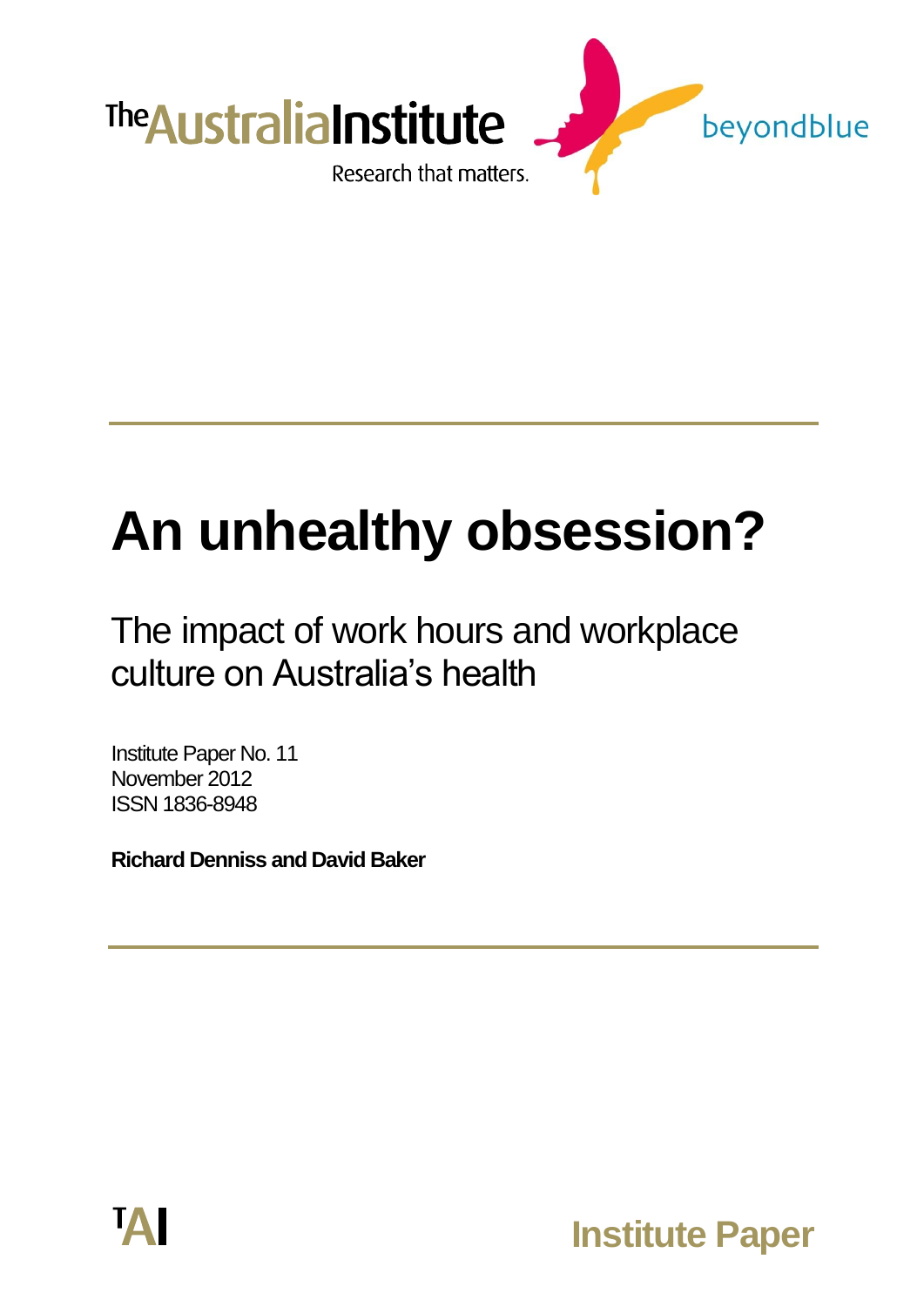## **Acknowledgments**

The Australia Institute would like to acknowledge the financial support of *beyondblue: the national depression and anxiety initiative* in the preparation of this paper.

The opinions expressed in this paper are those of the authors, as is responsibility for any errors or oversight. They should not be regarded as representing the official position of the organisations involved.

© The Australia Institute 2012

This work is copyright. It may be reproduced and communicated to the public for the purposes of fair dealing as provided by the Copyright Act 1968. The authors maintain their moral rights in this work. Requests and inquiries should be directed to The Australia Institute.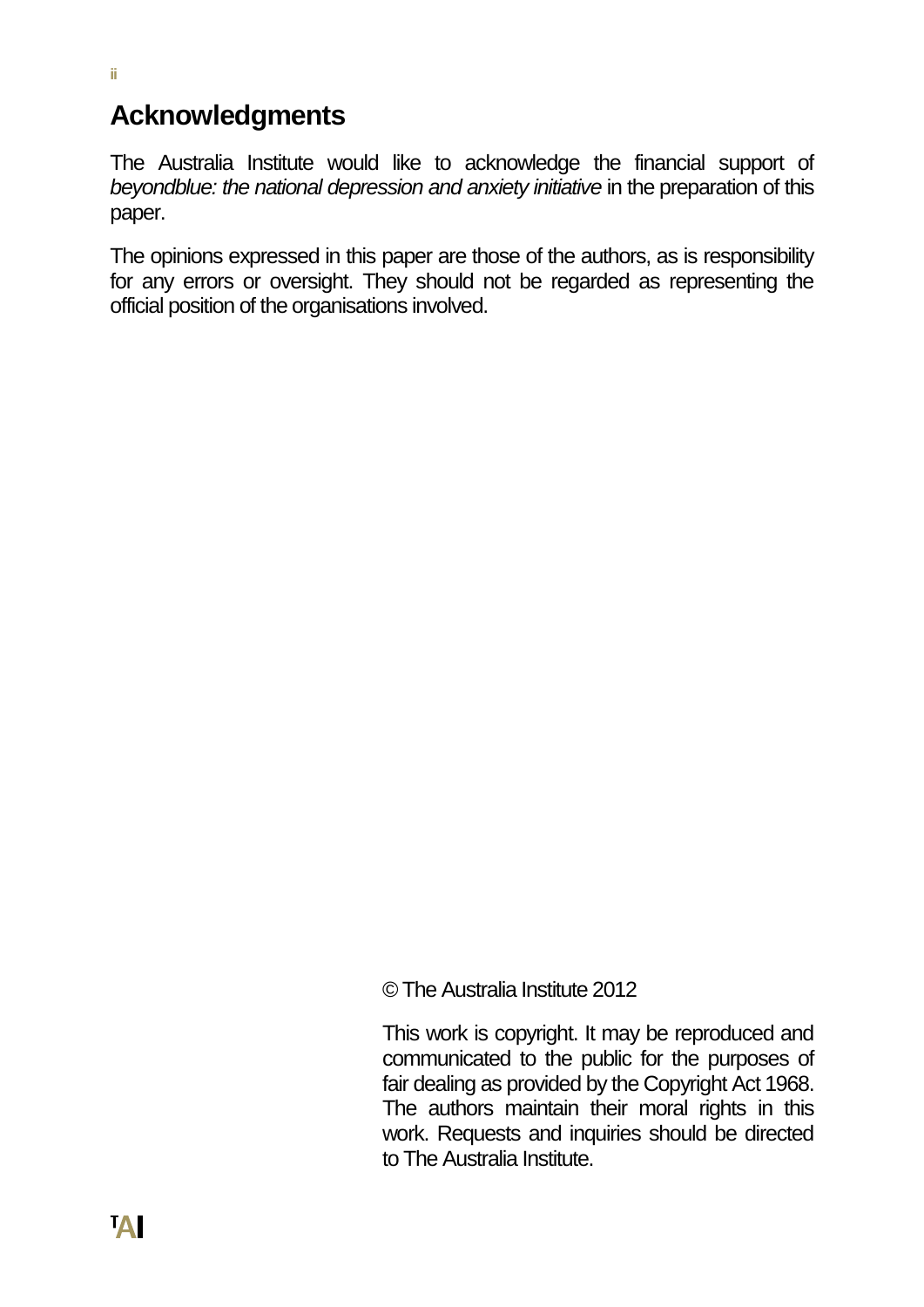# **Contents**

|             | <b>Summary</b>                                                                    | 1  |  |
|-------------|-----------------------------------------------------------------------------------|----|--|
| 1           | <b>Introduction</b>                                                               | 3  |  |
| $\mathbf 2$ | The link between work hours and health                                            | 6  |  |
| 3           | <b>Predictability and security in Australian workplaces</b>                       | 8  |  |
|             | Who works what in Australia?                                                      | 9  |  |
|             | Why do we work the hours we do?                                                   | 10 |  |
|             | Are we happy with the hours we work?                                              | 12 |  |
|             | Do Australians feel secure at work?                                               | 15 |  |
|             | Do Australians know how many hours they will work next week?                      | 16 |  |
| 4           | The impact of work hours and workplace culture on health and<br>wellbeing         | 19 |  |
|             | Does working longer hours make things worse?                                      | 20 |  |
|             | Do workplace culture and working arrangements have an impact on our<br>wellbeing? | 21 |  |
|             | Does the size of a business have an impact on the wellbeing of its staff?         | 23 |  |
| 5           | Providing a positive, healthy workplace                                           | 27 |  |
|             | Who do people turn to when they need to talk about work and health?               | 29 |  |
|             | What have happy and healthy employees got in common?                              | 30 |  |
|             | <b>Conclusion</b>                                                                 | 32 |  |
|             | <b>Appendix</b>                                                                   | 34 |  |
|             | <b>References</b>                                                                 |    |  |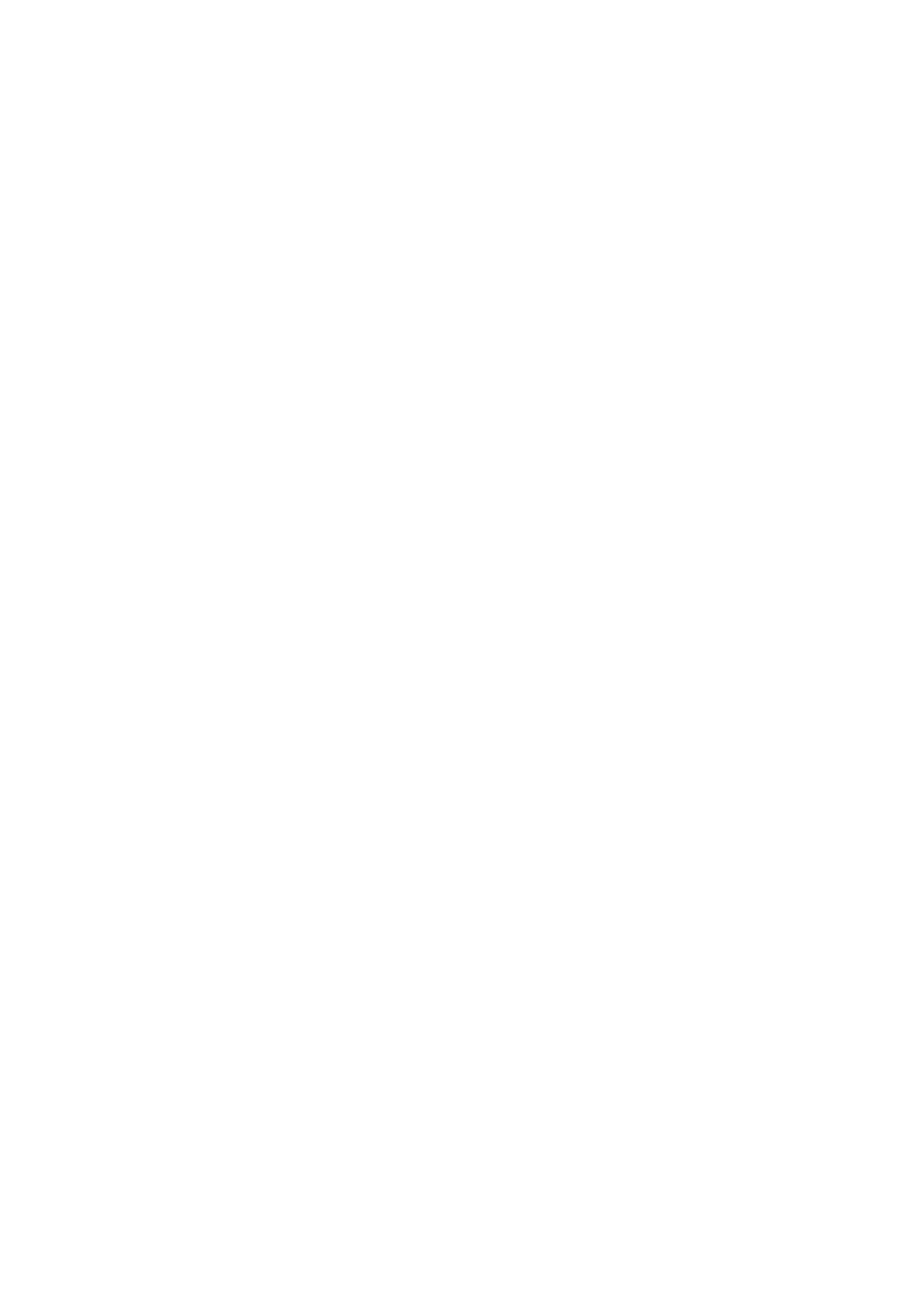# <span id="page-4-0"></span>**Summary**

Australians work some of the longest hours in the developed world – substantially longer than their counterparts in Denmark, The Netherlands and Norway. For many Australians though, work stress is related not to the number of hours worked, but a mismatch between the workers' desired and actual hours of work, and the inflexibility of these arrangements. This is true for workers across the earning spectrum.

A well-functioning labour market would be expected to produce a closer match between the hours worked and workers' desired hours. But many Australian workers indicate their difficulty in negotiating more flexible, predictable or suitable hours with their employers.

It is clear that relieving the impact on individuals, families and communities of inflexible hours of work starts with communication – not only do Australians work long hours, but around one in five Australians also work unpredictable hours, with around 2.2 million Australians reporting that they have little or no idea what time they will finish work that day.

Furthermore, a large number of Australians report that they do not feel secure about their work. That is, around 20 per cent of the workforce, more than two million people, feel uncertain about the security of their tenure, the security of their work hours, or both.

The combined impact of dissatisfaction with the length of working hours, the unpredictability of working hours and the uncertainty about job security combine to cause around half of all Australians to express dissatisfaction with their hours of work, with around a quarter wishing they worked more and a quarter wanting to work less.

Dissatisfaction with working hours is, in turn, associated with a wide range of adverse impacts, the most common of which are stress and anxiety (83 per cent), lack of sleep (74 per cent) and the inability to meet family commitments (54 per cent). Of even greater concern is the fact that there is strong evidence linking stress and overwork in the workplace to depression and heart disease; health impacts that cost employers, and society more generally, billions of dollars per year. Other ill-effects on Australian workers closely related to working arrangements include negative impacts on financial security, career opportunities, productivity and mental wellbeing.

Significantly, employees who reported that they are working longer hours than they would like are more than twice as likely to report that work is causing adverse impacts on their physical health, mental health and the strength of their personal relationships.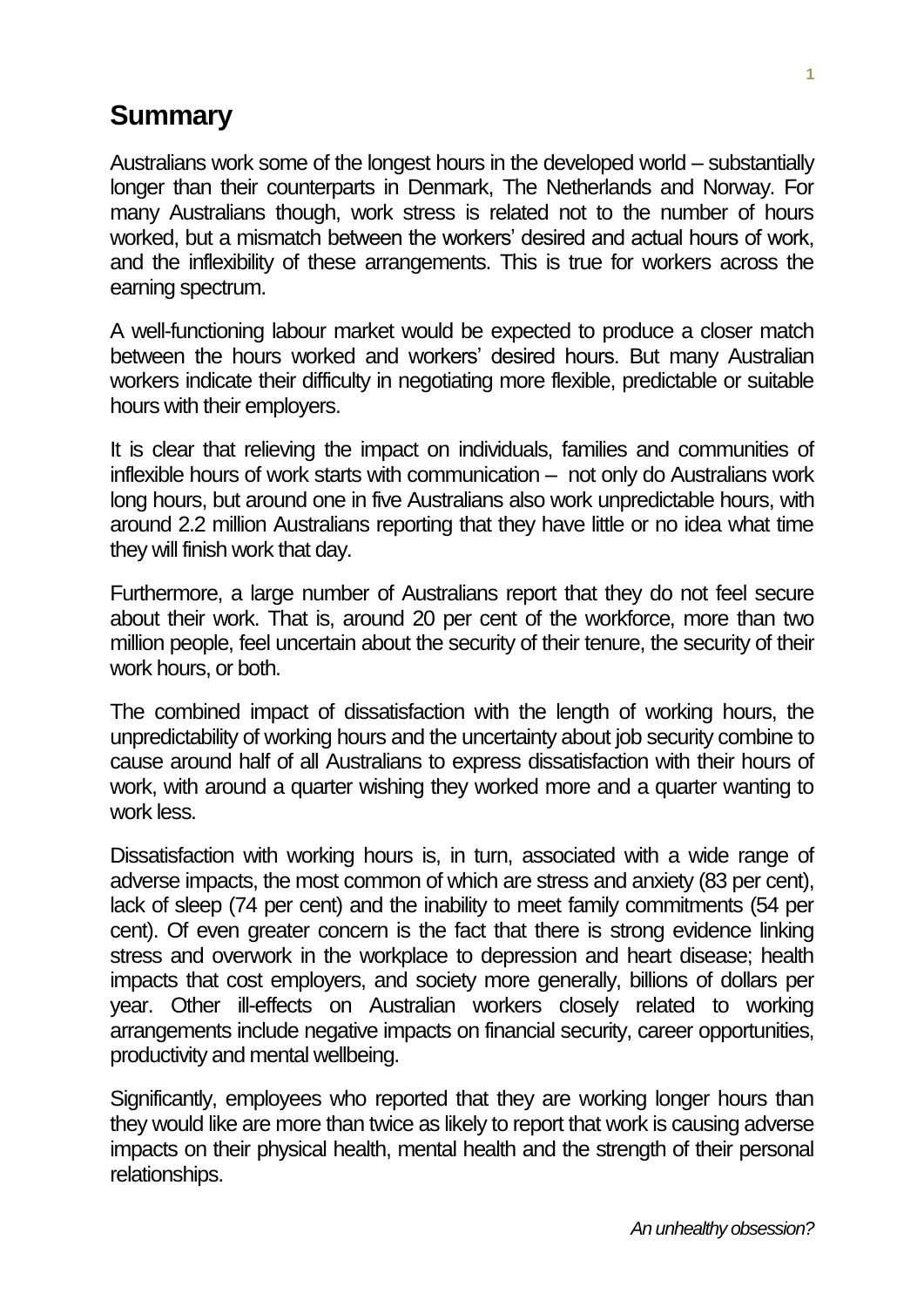While a majority of employees feel comfortable raising workplace issues with their managers, the issues that they are least comfortable raising relate to their own mental health or the mental health of their colleagues. That said, while around 80 per cent of respondents reported that they felt comfortable discussing their work hours and their work/life balance with their manager, around 50 per cent of the same respondents said that they would like to work different hours to their current work hours. These contradictory results suggest that while employees may be comfortable raising concerns, some workplaces may be unwilling or unable to respond to such concerns.

Interestingly, employees of small businesses report feeling more comfortable discussing work life and workplace issues with their managers than employees of medium and large organisations. This is likely to reflect the relative proximity of employees to the senior management and the capacity of management in small business to implement changes in response to feedback from employees.

For workers who have been unable to resolve the causes of stress and anxiety caused by their working arrangements the most common source of support is family and friends. A far smaller proportion of the workforce says that they are likely to seek support from their manager, Centrelink or a union. Interestingly, casual workers were much more likely to consult websites for support and much less likely to discuss their concerns with managers than their full time counterparts.

Finally, it is important to note that 42 per cent of respondents, representing more than five million employees, reported that they experienced no negative effects as a result of their current working conditions. Interestingly, while income level and permanency of employment do not appear to greatly influence the probability of employees being content, perceptions of the security and predictability of work and satisfaction with hours of work were strongly linked to the absence of ill effects.

In conclusion, while the length of the working week plays an important role in determining the health and wellbeing of the workforce, the workers likely to experience the most adverse impacts are those with the biggest disparity between their actual and desired hours of work and those whose work is the most unpredictable – job satisfaction, or lack of it, appears to be the key factor.

While around half of the workforce reports that they feel comfortable talking to their managers about work/life balance and mental health, a substantial proportion of the workforce report that they feel comfortable discussing such issues while simultaneously reporting dissatisfaction with their actual working conditions. This suggests that there is substantial room for improved communication between employees and managers as well as for improvement in the responsiveness of organisations to the preferences and concerns of their workforce.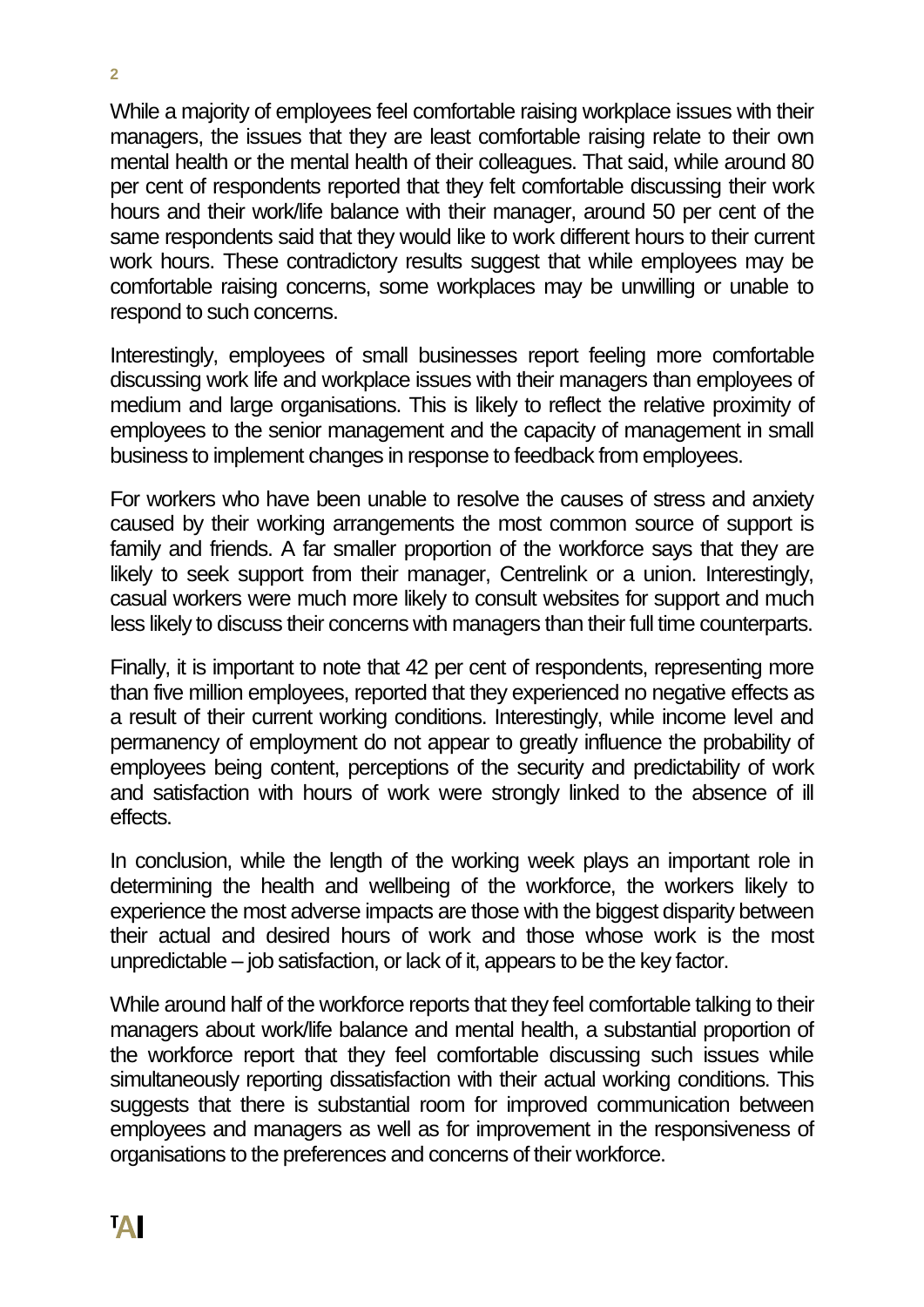### <span id="page-6-0"></span>**1 Introduction**

Australians work some of the longest hours in the developed world. According to the OECD the average full time Australian employee worked 43.2 hours per week, around an hour per day more than the hours worked in Denmark (38.3 hours), the Netherlands (39.2 hours) and Norway (38.5 hours).<sup>1</sup>

But it is not just the total number of hours worked that has an impact on individuals, families and communities. Rather, as the data reported below demonstrate, it is the *mismatch* between actual and desired hours of work, and the *predictability* of actual hours worked that place stress on family relationships, prevent people from participating in sporting and social activities and lead to harmful physical and mental health outcomes.

Ironically, for nearly thirty years Australian policy makers, business groups and unions have been discussing the need for, and consequences of, increased labour market flexibility – yet this report shows that, for millions of Australians, employment practices remain inflexible and incapable of accommodating their individual or family circumstances.

While much of the policy and political debate about labour market flexibility has focused on the nature of the contractual relationships between employers and employees this paper focuses on a different dimension of the flexibility problem, namely, that more than half of the workforce is dissatisfied with their hours of work.

In a genuinely flexible workplace, a workplace in which employers and employees seek mutually beneficial arrangements, it would be expected that most employees would express satisfaction with their agreed hours of work. However, as shown in Figure 1, around 21 per cent of employees desire more hours, 26 per cent desire fewer hours and only around half (53 per cent) of employees are happy with their hours. Given that there were 11.5 million people employed in Australia in September  $2012<sup>2</sup>$  this suggests that around 5.4 million workers were dissatisfied with their working hours. Those who desire more hours of work are likely to report experiencing stress, anxiety, loss of sleep and a range of other indicators of physical and psychological ill health as a result of their financial circumstances, while those who desire to work fewer hours are likely to report similar risk factors as a result of time pressures and their perception that they are harming their personal relationships. Put simply, having too much or not enough work is harming the physical and mental health of millions of Australians.

l

<sup>1</sup> OECD (2011). *Labour Force Statistics – Average usual weekly hours worked on the main job.* 

<sup>2</sup> Australian Bureau of Statistics (2012). *Labour force, Australia, Sep 2012.*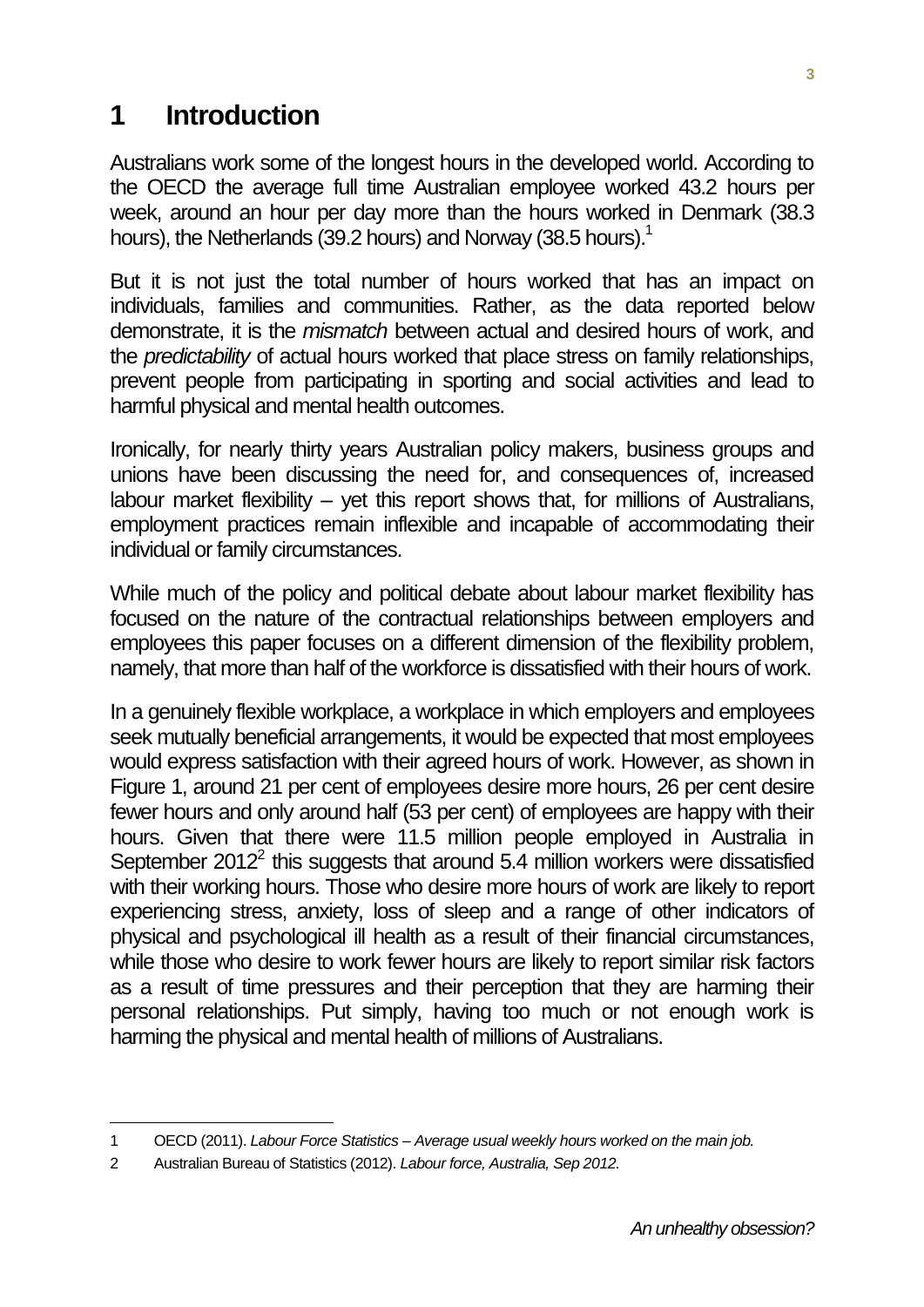#### **Figure 1: Satisfaction with hours of work**



Base: 849. Question wording: "Would you like to work…?"

A well-functioning, and flexible, labour market would generate a close match between actual and desired hours of work but, as Figure 1 highlights, this is not the case in Australia. The discussion below considers the difficulties faced by employees in negotiating more suitable and more predictable hours of work as well as the difficulties many employees face in accessing their annual leave.

In addition to the total number of hours worked, and the suitability of those hours, this paper examines the predictability of hours of work. That is, the paper reports data on the ability of Australians to anticipate the time they will leave work each day as they head off to work in the morning and their ability to accurately forecast how many hours they will work in the coming week. As Figure 2 shows, around 2.2 million Australians have little idea what time they will knock off work each day as they head out of the home in the morning.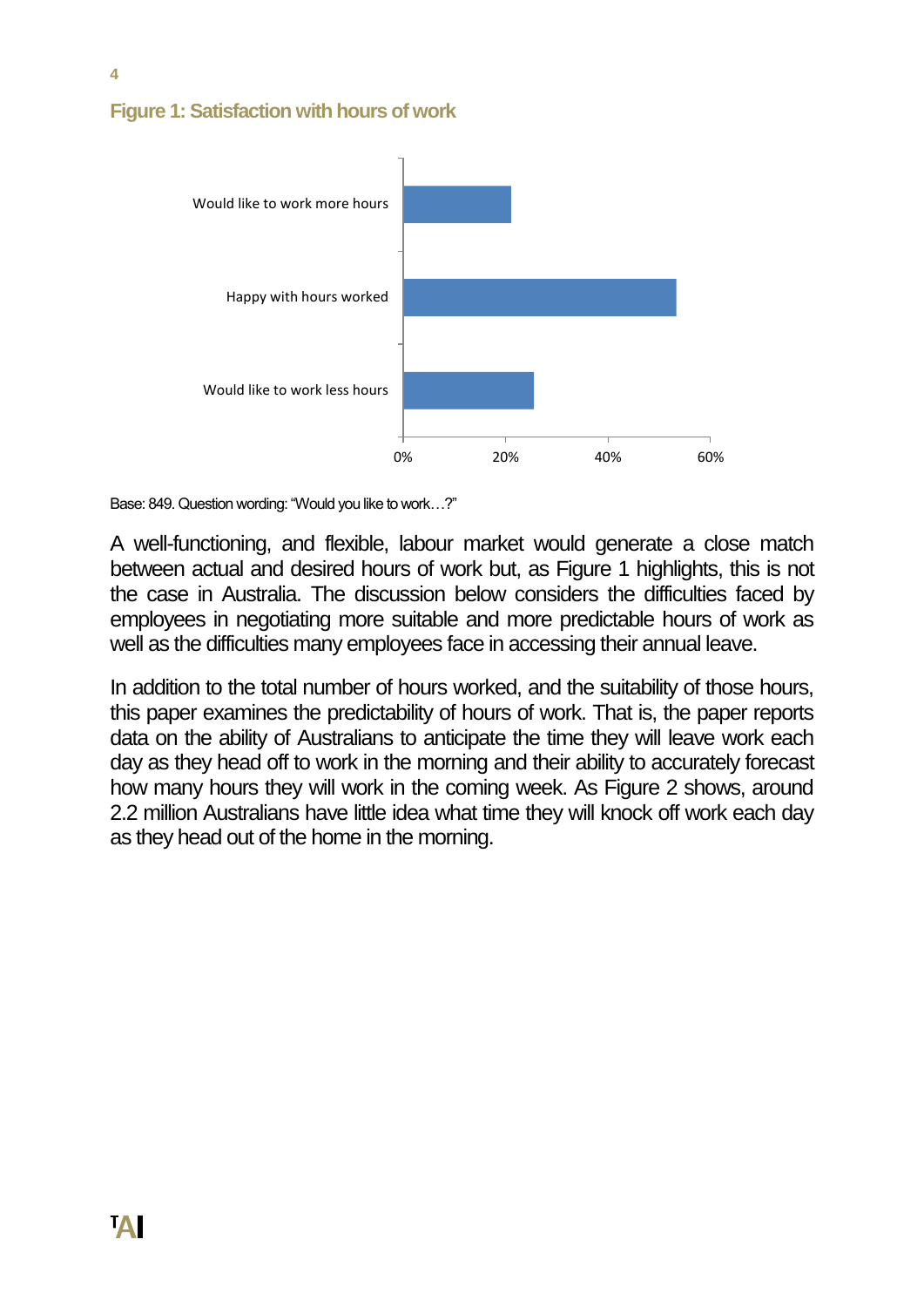#### **Figure 2: Ability of respondents to predict what time they will finish work each day**



Base: 849. Question wording: "Thinking about how many hours you are likely to work next week, do you?"

A large body of research into the physical and mental health impacts of long hours of work exists,  $3$  as well as the impact of such hours on productivity  $4$  and safety  $5$ . However, rather than focus simply on long work hours, this paper focuses instead on the adverse impacts of both the mismatch between actual and desired hours of work and the unpredictability of hours of work. That is, given the diversity of care and other time-consuming responsibilities that most Australians have outside of the workplace, this paper focuses on the impact of having too much or too little work on the health of individuals, families and communities. It also considers the adverse impact of the unpredictability of hours of work.

The paper is structured as follows. The following section provides a brief overview of the evidence linking work/life balance to physical and mental health. Section 3 presents new survey evidence on the nature and extent of the imbalance between people's preferred working arrangements and their actual arrangements with a focus on working hours and the predictability and security of those hours. Sections 4 looks at the impact of work hours and workplace culture on health and wellbeing. Section 5 examines how employee perceptions of how their workplaces address concerns about work hours, security and workplace stress. The paper ends with conclusions about how individuals can improve their wellbeing and how employers can better address these issues in the workplace.

l

<sup>3</sup> For a discussion, see, for example: Pocock, B. et al. (2012). *Time bomb: Work rest and play in Australia today;* Schor, J. (1992). *The overworked American: The unexpected decline of leisure.*

<sup>4</sup> LaMontagne, A.D. et al. (2010). *Estimating the economic benefits of eliminating job strain as a risk factor for depression*.

<sup>5</sup> Muller, R. et al. (2008). *Epidemiological Diagnosis of Occupational Fatigue in a Fly-In-Fly-Out Operation of the Mineral Industry.*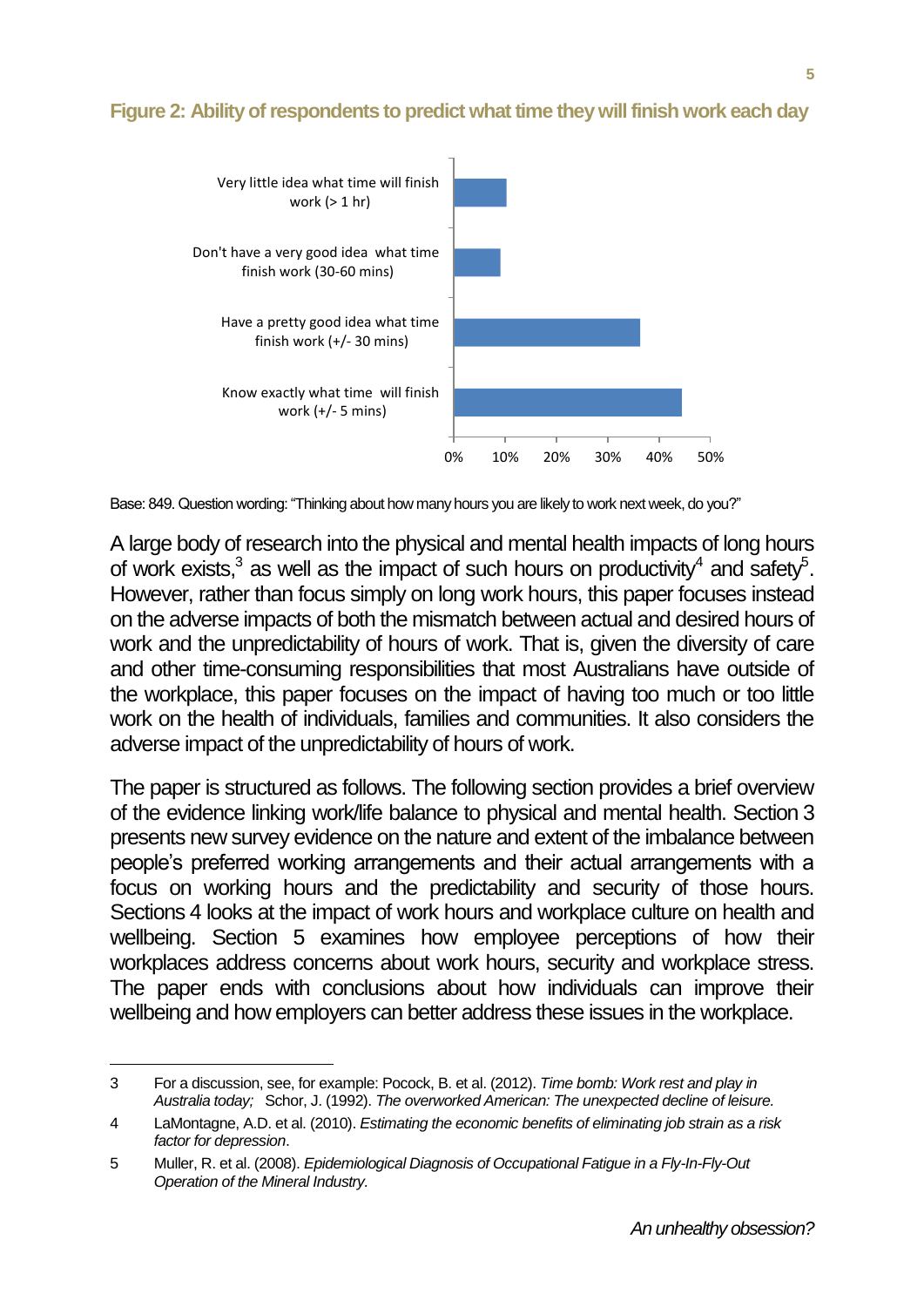# <span id="page-9-0"></span>**2 The link between work hours and health**

Long and irregular hours of work have been linked to a wide range of adverse physical health outcomes including greater risk of accident and injury through fatigue, $^6$  cardiovascular disease as a result of stress and inadequate sleep<sup>7</sup> and a wide range of chronic illnesses associated with lack of exercise and poor diet $^8$ .

Long and irregular work hours have also been linked to a wide range of mental health problems including anxiety and depression.<sup>9</sup> As with adverse physical health impacts, the impact of work patterns on sleep and exercise patterns can exacerbate a wide range of mental health problems as well as contribute directly to their cause.

Mental health is the major cause of non-fatal disability in Australia, with depression and anxiety accounting for around half of that burden.<sup>10</sup> Indeed, it has been estimated that the cost of depression in the workforce was \$12.6 billion in 2010, with the main drivers of these costs being reduced productivity and increased job turnover<sup>11</sup>

While attachment to the labour market is often associated with improved physical and mental health outcomes, this is not always the case, especially when people are only marginally attached to the labour market or are experiencing the ill effects of excessive work hours or workplace stress. Indeed, moving from unemployment to a poor-quality job may even lead to a decline in mental health.<sup>12</sup> Insecure work has been linked to poor health in a number of studies,<sup>13</sup> with particularly strong links found to exist between such working conditions and anxiety, depression and the risk factors for heart disease.<sup>14</sup>

The costs of obesity in Australia have been estimated at \$21 billion in 2010,<sup>15</sup> with lost output due to obesity being estimated at \$6.4 billion per year.<sup>16</sup> While obesity

l 6 Muller, R. et al. (2008)

<sup>7</sup> Cox, L. (2010). *Working 10 Hour Days Hurts Your Heart.*

<sup>8</sup> See Wilkinson, R., & Marmot, M. (2003). *Social determinants of health: the solid facts, 2nd edition.*

<sup>9</sup> Butterworth, P. et al. (2011). *The psychosocial quality of work determines whether employment has benefits for mental health: results from a longitudinal national household panel survey.*

<sup>10</sup> Begg, S. et al. (2007). *The burden of disease and injury in Australia 2003*.

<sup>11</sup> LaMontagne, A.D. et al. (2010*). Estimating the economic benefits of eliminating job strain as a risk factor for depression*.

<sup>12</sup> Butterworth, P., et al. (2011).

<sup>13</sup> See, for example: Butterworth, P. et al. (2011); Quinlan, M. (2005). *Organisational restructuring/downsizing, OHS regulation and worker health and wellbeing*; & Wilkinson, R., & Marmot, M. (2003).

<sup>14</sup> Wilkinson, R., & Marmot, M. (2003).

<sup>15</sup> Colagiuri, S. et al. (2010). *The cost of overweight and obesity in Australia.*

<sup>16</sup> Medibank Health Solutions (2010). *Obesity in Australia: financial impacts and cost benefits of intervention*.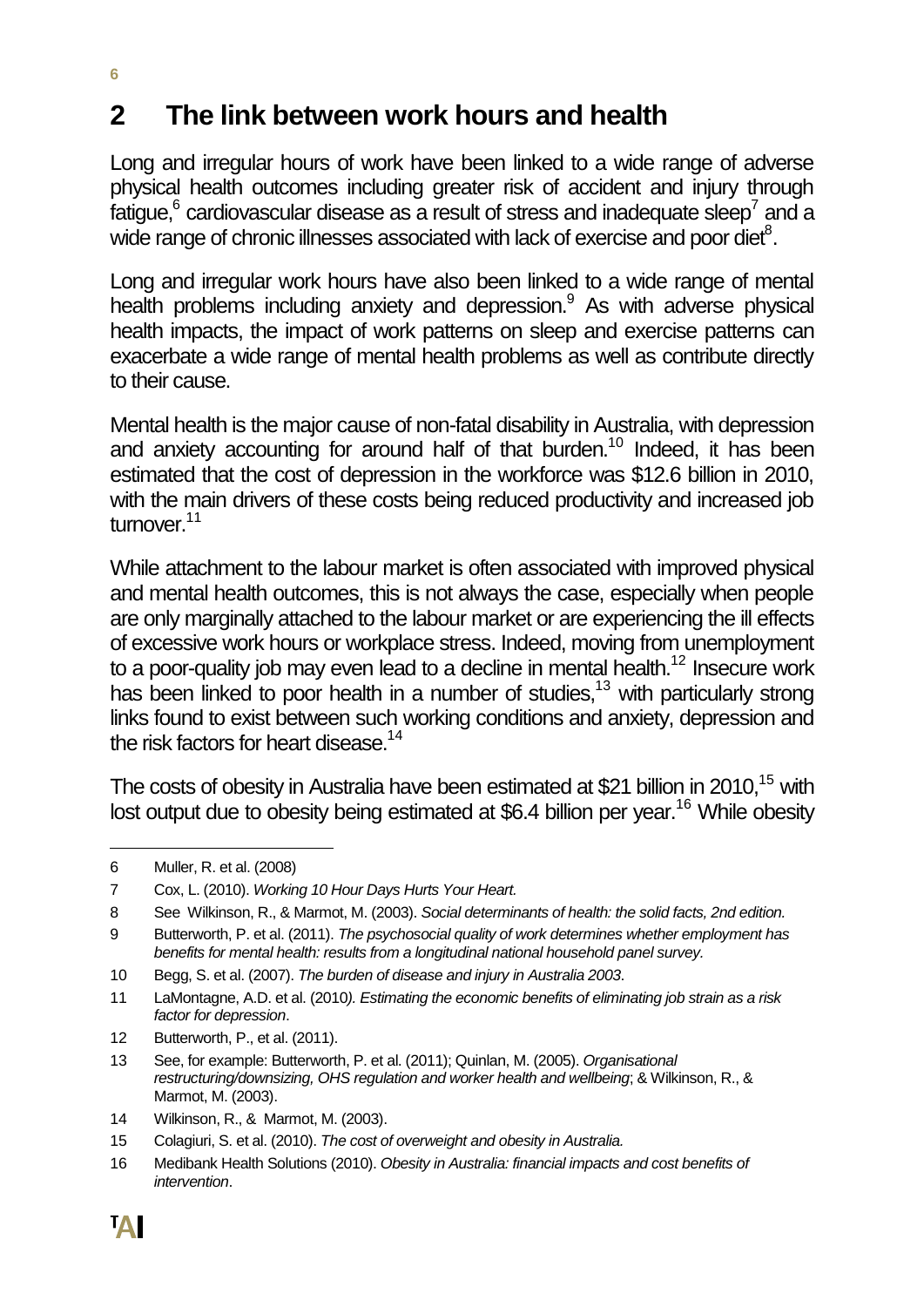is caused by a wide range of lifestyle factors, there is a clear link between long and irregular hours of work and the prevalence of those lifestyle factors.<sup>17</sup>

Finally, by reducing the amount of time that an individual can spend with their friends and family and by introducing increased stress and anxiety into the time spent with friends and family, long and irregular work hours – including the way that technology now allows work to intrude on family time – have the capacity to both harm personal relationships and undermine the capacity of those relationships to provide support to those suffering from mental or physical health problems.<sup>18</sup>

As shown below, millions of Australians report that their patterns of work hours are unpredictable, the total number of hours they work is unsuitable and that these problems combine to reduce the time they spend sleeping, exercising and socialising. Millions of Australians also report that their work is a cause of stress, anxiety and relationship pressure.

The academic literature makes clear that not only are the links between work and health strong, but they are expensive as well. The evidence makes clear that governments, businesses and individuals that are concerned with increasing the productivity of the workforce, reducing the cost of health care to the budget and improving the quality of life for 'working families' should be particularly concerned with the nature and extent of workplace insecurity and stress in Australia. The evidence suggests that addressing these problems will reduce the magnitude of a direct cause of a wide range of physical and mental health problems while simultaneously helping to enhance the physical and psychological resilience of individuals and families.

 $\overline{a}$ 

<sup>17</sup> Wilkinson, R., & Marmot, M. (2003).

<sup>18</sup> See, for example: Perlow, L. (1998). *Boundary control: the social ordering of work and family in a hightech corporation;* Pocock, B. (2003). *The work/life collision: What work is doing to Australians and what to do about it;* & Pocock, B. et al. (2012)*;* Schor, J. (1992).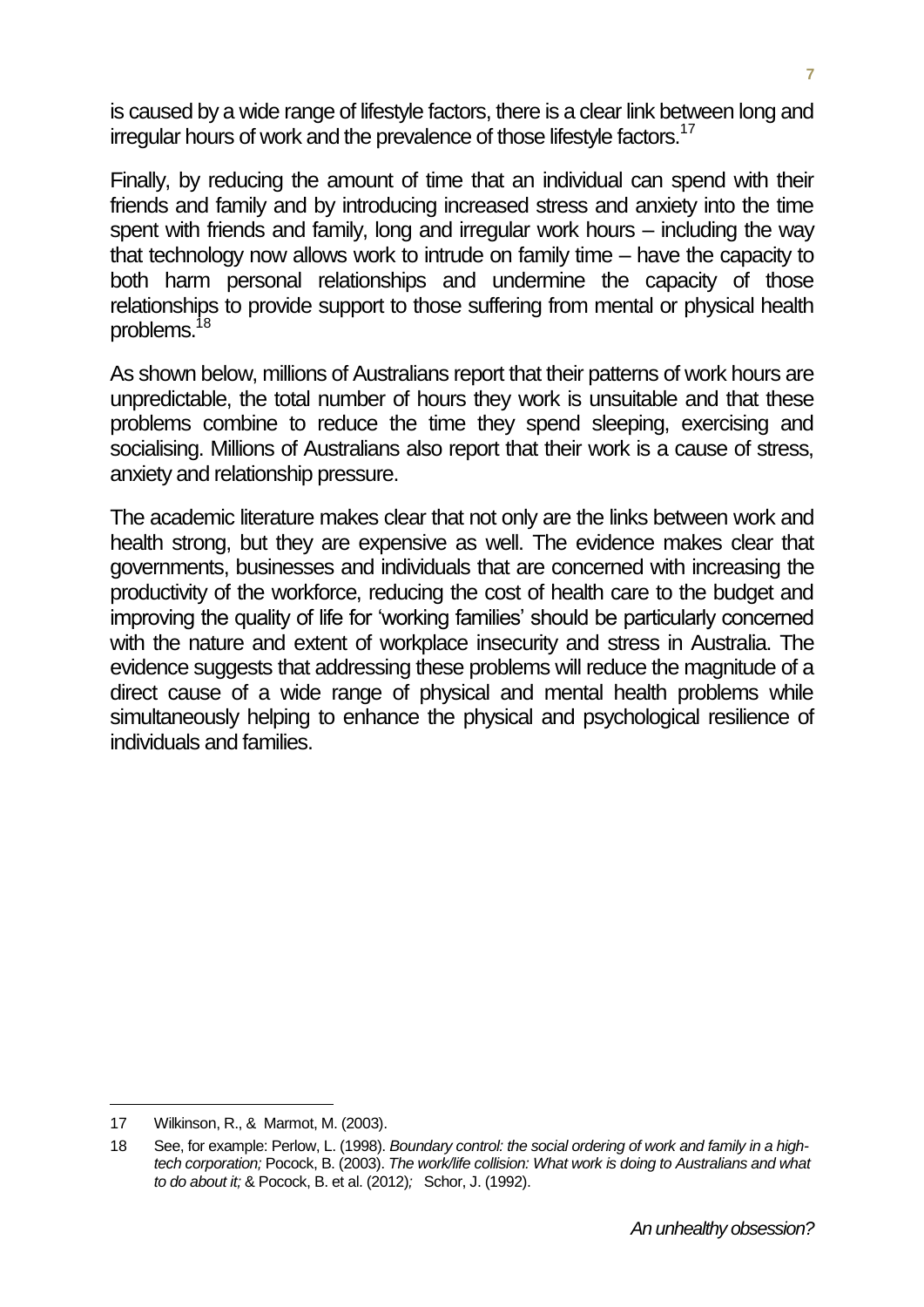# <span id="page-11-0"></span>**3 Predictability and security in Australian workplaces**

In September 2012, The Australia Institute conducted an online survey of 1,495 people in order to better understand their experience in the workplace, their preferences, and the consequences of any mismatch between the working hours they want and the working hours they have. Of the 1,495 survey respondents, 849 people reported being in paid work and the results presented below are drawn from the responses of those respondents in paid work to the survey questions provided in the Appendix.

The respondents were asked survey questions focused on the following broad issues:

- *the circumstances of their employment and working conditions*, including the basis on which they are employed, the number of hours worked, perceptions of predictability and security, and managerial and employer responsiveness to a range of difficult or sensitive workplace issues;
- *the factors influencing the number of hours they work*, including personal reasons, financial circumstances, and employer-driven requirements and expectations; and
- *the implications of their working conditions*, including on their mental and physical health and wellbeing, personal relationships and financial security.

The Australia Institute has previously conducted research into the extent and impact of work<sup>19</sup> – and, specifically, overwork – on Australians and has consistently found that a significant proportion of Australian employees are working outside of their normal working hours, in many instances without additional remuneration<sup>20</sup>.

This year's survey confirms that many Australians continue to work more hours than they wish to, and that those people working longer than they would like report significantly increased rates of adverse mental health effects including heightened stress and anxiety levels, reduced mental wellbeing and detrimental impacts on relationships with family and friends.

At the same time, those people who work significantly fewer hours than they would prefer are not immune to stress and anxiety. People who do not have enough work report far higher rates of financial or housing-related stress, and greater stress related to employment predictability and security.

**8**

 $10$ <sup>19</sup> Fear, J., Rogers, S. & Denniss, R. (2010*). Long time, no see: The impact of time poverty on Australian workers*.; Fear, J. (2011). *Polluted time: Blurring the boundaries between work and life*.

<sup>20</sup> Fear, J. (2009). *Something for Nothing: Unpaid overtime in Australia*.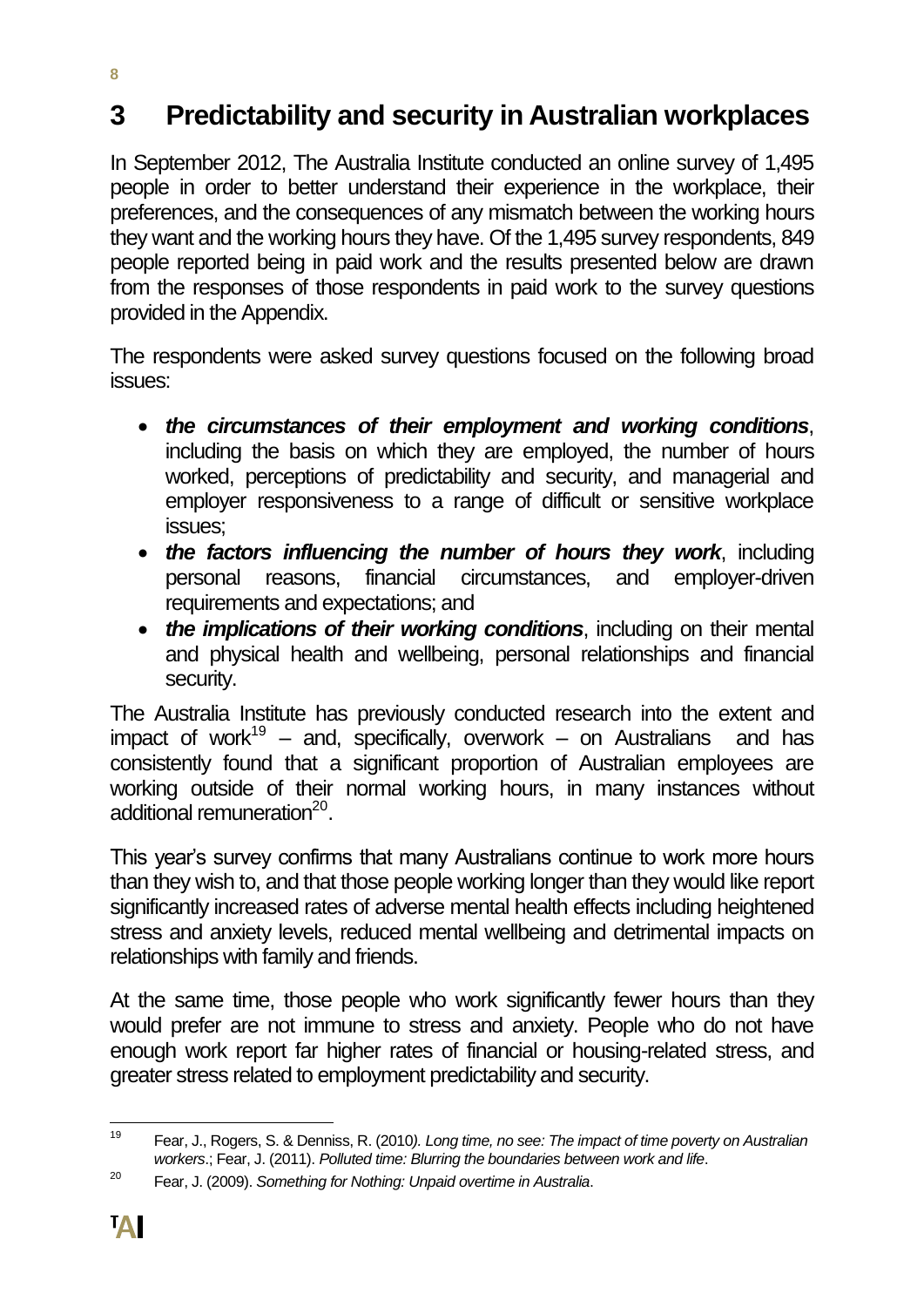Put simply, work is central to wellbeing, and only a lucky few Australians exist in the happy middle ground where they have enough work that they are not overly concerned about financial and housing security, but not so much work that they experience physical, mental and relationship harms.

Only around half of Australians are happy with their hours of work and around 2.2 million Australians head out for work in the morning with very little idea what time they will finish that evening.

#### <span id="page-12-0"></span>**Who works what in Australia?**

Two thirds of survey respondents (66 per cent) work in excess of 30 hours per week, with more than one third (38 per cent) of working Australians reporting that they worked in excess of 40 hours per week.

As shown in Figure 3 there are marked gender differences in the patterns of work with women, on average, performing substantially fewer hours of paid work than men. Overall, 46 per cent of female respondents reported working less than 30 hours per week, compared with 24 per cent of men. Conversely, just over three quarters of men and just over half of female respondents reported working 30 or more hours per week.

The distinction is perhaps most stark when considering those respondents working more than 40 hours per week: just over half of male respondents (51 per cent) reported working 40 or more hours per week, more than twice the proportion of women working those hours.



**Figure 3: Gender differences in reported number of hours worked per week**

Base: 849. Question wording: "How many hours a week do you work?"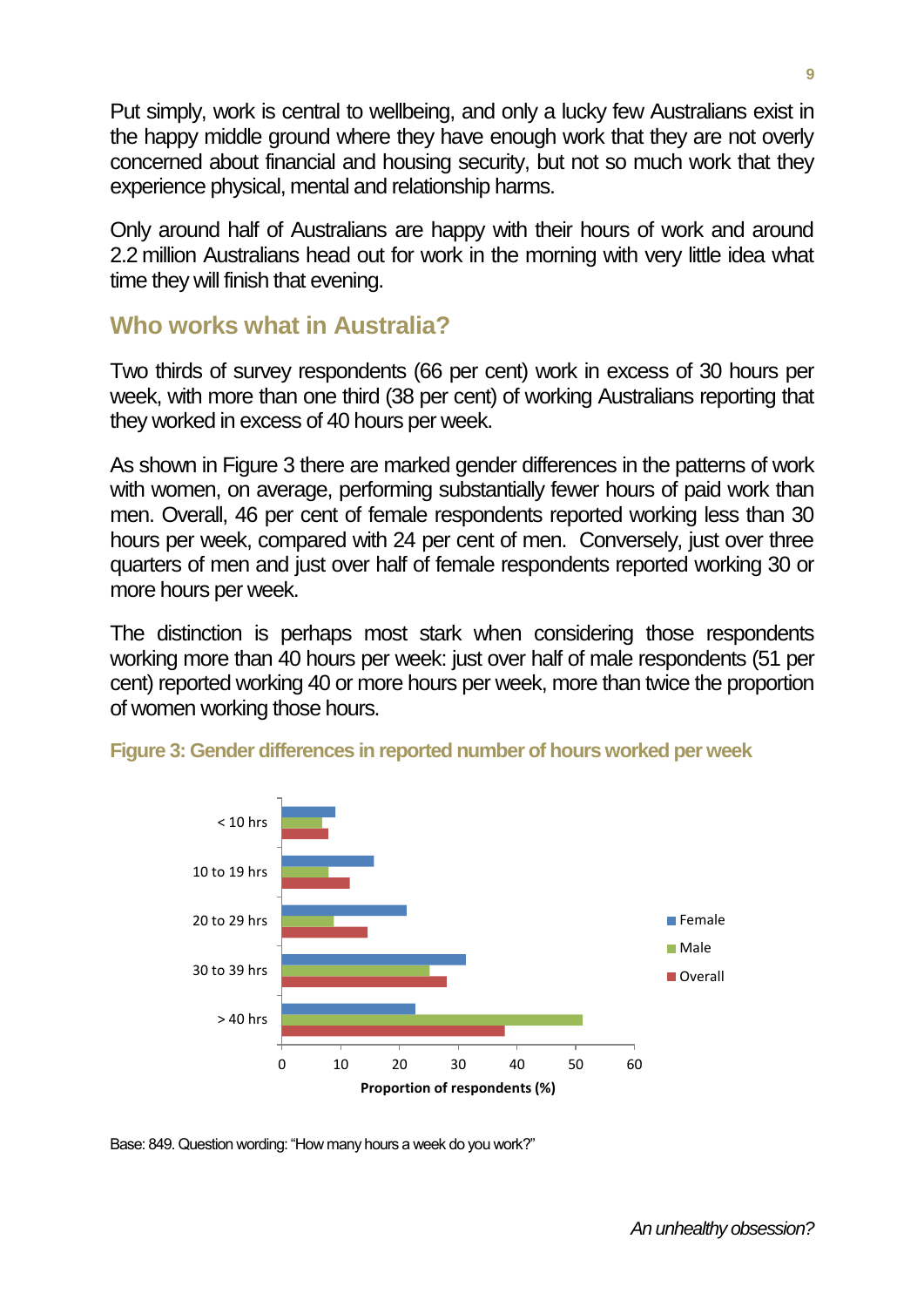Family commitments have a major impact on the number of hours that women work. Women with children<sup>21</sup> are far more likely to work less than 30 hours per week than women without children (57 per cent and 35 per cent respectively).

Conversely, women without children are far more likely than women with children to work 30 hours or more per week (61 per cent and 42 per cent respectively). The impact of family commitments on male work hours is, however, less obvious. Indeed, as shown in Table 1, men are slightly more likely to report working longer hours if they have children.

|         |                  | < 30 hours per week | 30+ hours per week |
|---------|------------------|---------------------|--------------------|
| Men     | With children    | 19%                 | 81%                |
|         | Without children | 26%                 | 74%                |
|         | With children    | 58%                 | 42%                |
| Women   | Without children | 39%                 | 61%                |
| Overall |                  | 34%                 | 66%                |

| Table 1: Proportion of respondents working fewer or more than 30 hours per week |  |  |  |  |
|---------------------------------------------------------------------------------|--|--|--|--|
|---------------------------------------------------------------------------------|--|--|--|--|

Base: 849. 'Children' includes one or more resident children aged under 18 years.

#### <span id="page-13-0"></span>**Why do we work the hours we do?**

For decades Australian political and business leaders have talked about the need to make the Australian labour market more flexible, but, while this debate has focused primarily on the nature of contractual relationships between employees and employers the data presented below suggests that millions of Australians do not believe that their work hours are flexible, or even negotiable. Indeed, for around 2.2 million Australians work hours are not even predictable.

Figure 4 shows that a wide range of factors influence the number of hours that individuals work and that some of those factors are far more important for high income earners than they are for low income earners, and vice versa. For example, people earning less than \$40,000 per annum are far more likely to cite external factors such as 'the roster' or 'availability of work' as determining their work hours than respondents earning over \$40,000. Similarly, those earning over \$80,000 were far more likely to report that their personal preferences determined their work hours than lower income earners.

Interestingly, while low income earners were more likely to report that 'the roster' shaped their hours, high income earners were more likely to report that 'organisational culture' determined theirs. While both of these factors are external

 $21$ 'Children' refers to survey responses indicating one or more resident child aged under 18 years.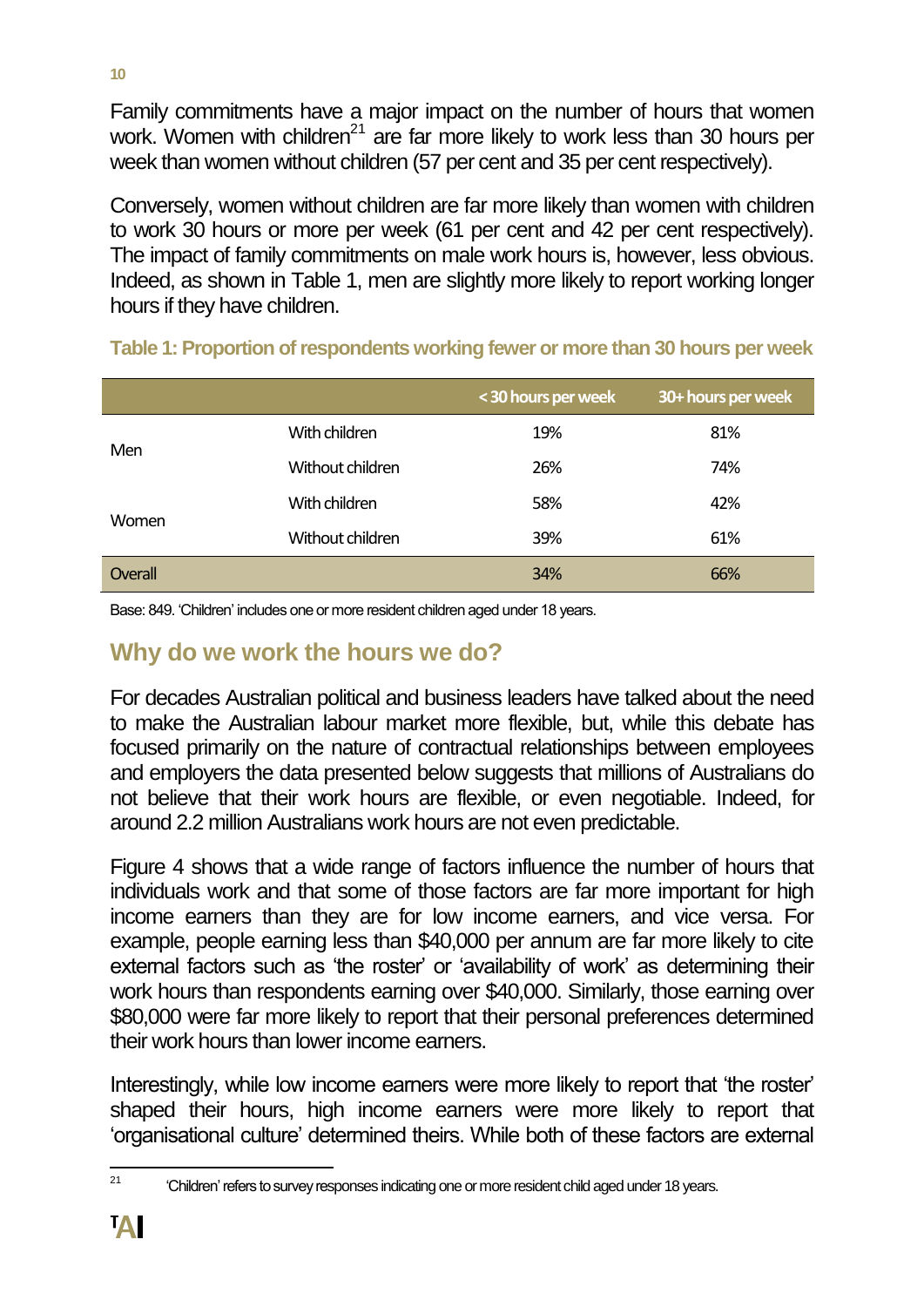to the preferences of the individual, those whose hours are shaped by a roster are likely to have a higher degree of predictability in their work hours than those whose work hours are shaped by the powerful, if poorly defined, influences of 'culture'.





Base: 722. Respondents who declined to nominate an income range have been excluded. Question wording: "Which of the following have a significant impact on your hours of work?". Note that respondents may have indicated more than one factor as having a significant impact.

While the issue of satisfaction with work hours will be discussed in greater detail below it is interesting to highlight that of those high income earners who indicated that their own preferences influenced their working hours, 44 per cent went on to simultaneously report dissatisfaction with the number of hours that they work, with 29 per cent reporting that they would like to work less.

These contradictory responses suggest that factors such as organisational culture are likely to have a greater influence than their own preferences in determining their working hours. Another interpretation is that these respondents may feel that they have some discretion over the time that they can start and finish on a daily basis, but that they, overall, have less control over their working hours than they would like.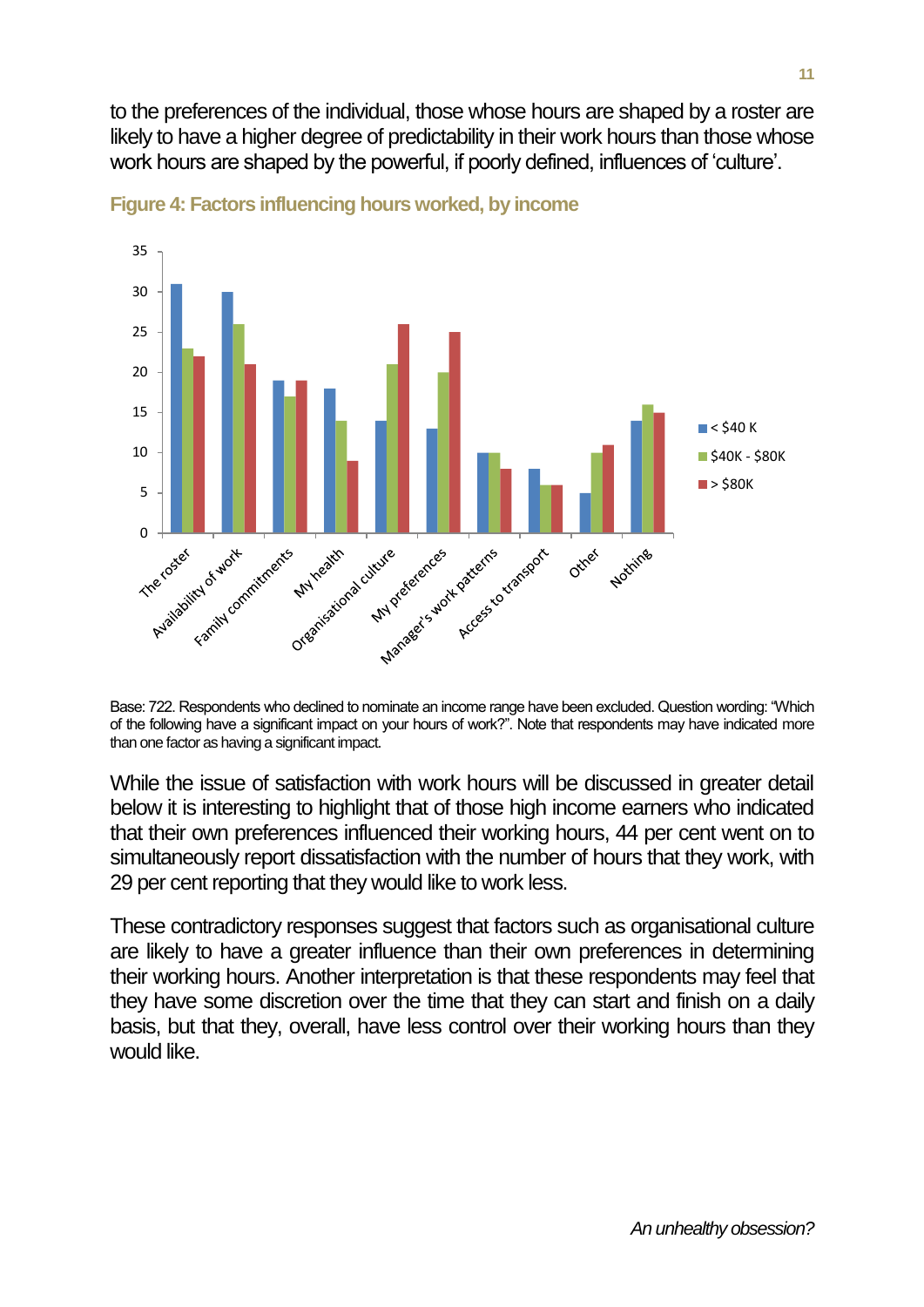While Figure 4 identifies the role of income in shaping the factors that determine work hours, gender also plays an interesting role. Consider the following:

- Men were more likely than women to report being influenced by their workplace's organisational culture (27 per cent and 19 per cent respectively).
- Women were more likely to report family commitments as a factor influencing the number of hours they work (23 per cent for women as compared to 15 per cent).

That is, in the 'work-life collision' identified by Barbara Pocock in 2003, for women it is more likely that family life interferes with work while for men it is more likely that their working life interferes with their family.

This finding is underscored by the data on hours worked (see Figure 1 and Table 1), with women with children far more likely than women without children and men to work fewer hours and reflects, among other things, the significant impact of family commitments on women with children's ability or desire to undertake paid work.

#### <span id="page-15-0"></span>**Are we happy with the hours we work?**

In a flexible labour market we should expect to see a diverse range of working hours and conditions but, if the market is working efficiently, we should also expect to see a high correlation between an individual's desired hours of work and their actual hours of work.

The significance of this high degree of mismatch between actual and desired hours of work depends on a number of factors including the extent of the mismatch, the ability to seek change, the responsiveness of employers to employee requests, and the extent and nature of adverse effects arising as a consequence of working too few or too many hours.

As shown above in Figure 1 around half of the workforce is dissatisfied with their work hours and, as previously discussed, there is strong evidence of the physical and mental health costs associated with underemployment and overwork. Combined, these results suggest that the nature and extent of the mismatch between desired and actual hours of work has significant economic, health and personal consequences.

Figure 5 shows that dissatisfaction with the number of hours worked tends to rise as income rises. Low income earners are far more likely to report a desire for additional hours of work while high income earners are far more likely to desire fewer hours of paid work. Similarly, satisfaction with hours of work peaks for those earning \$60,000 to \$80,000 per year, around the median full time income in Australia.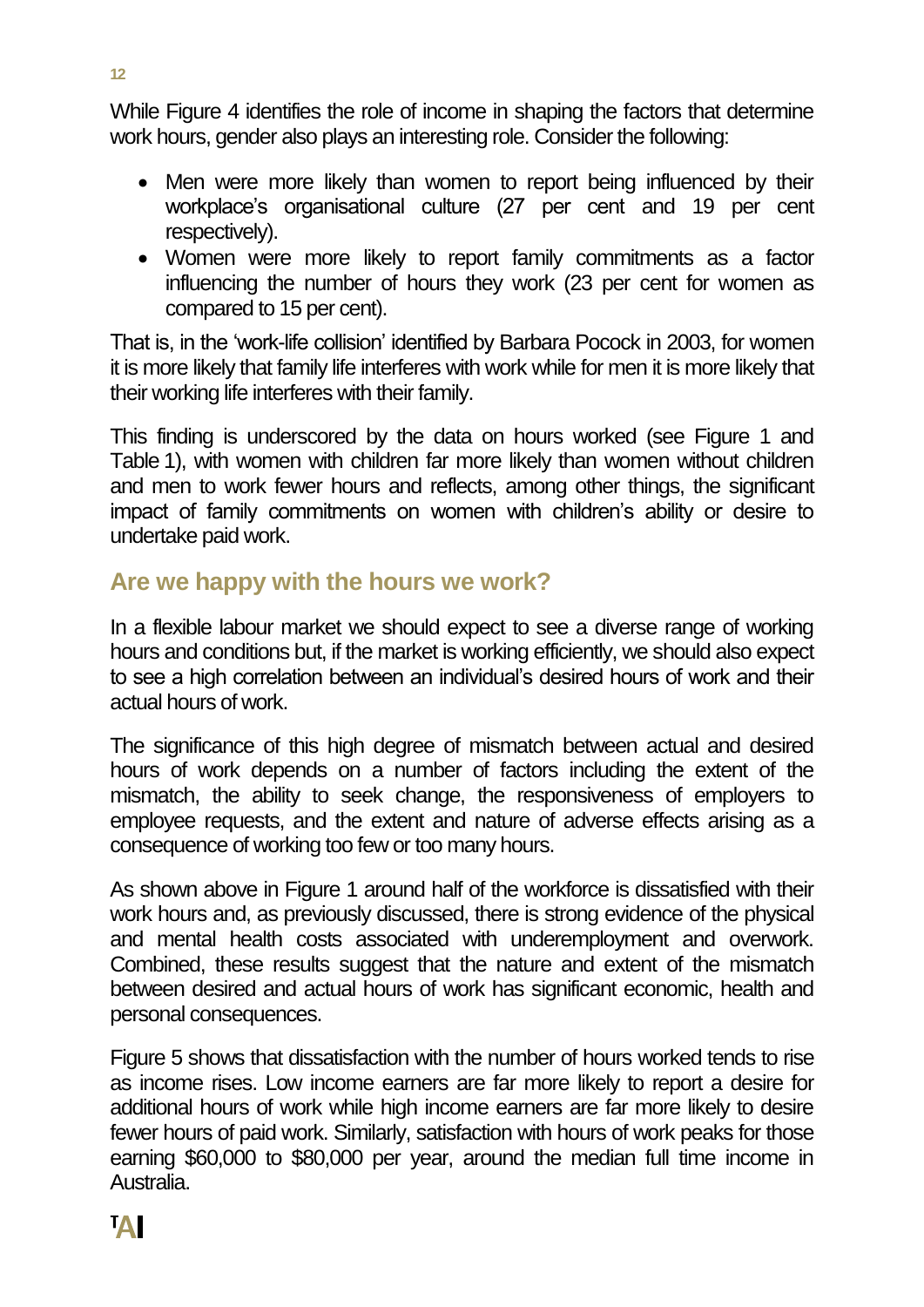While the adverse consequences of unsuitable working hours and conditions will be discussed below, it is important to highlight at this point that Figure 5 underpins the subsequent finding that low income earners are far more likely to experience work-related stress and anxiety as a result of inadequate or uncertain income, while high income earners are more likely to experience stress and anxiety as a result of inadequate time to invest in sleep, exercise or family relationships.





Base: 722. Respondents who declined to indicate an income range have been excluded from the above figure. Question wording: "Would you like to work...?'. Possible responses were 'more hours', 'less hours' or 'my hours are about right'.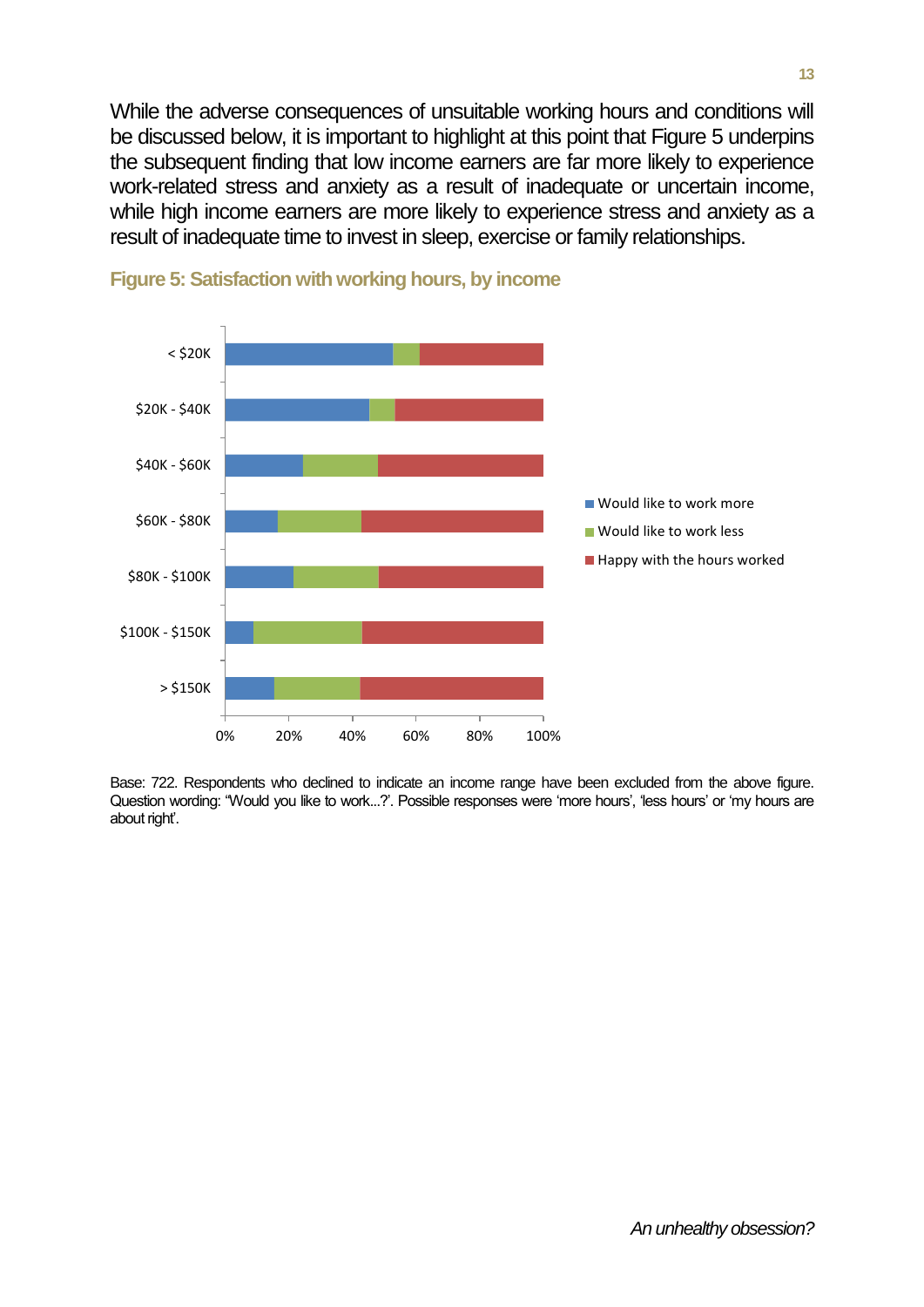Figure 6 makes the link between long work hours and the desire to work fewer hours even more clearly. Put simply, of those respondents who said they wanted to work fewer hours, 69 per cent were currently working in excess of 40 hours per week.



**Figure 6: Working hours of respondents who want to work less**

Base: 217. Figure includes the reported weekly working hours of those respondents who, in answer to the question "Would you like to work...?", indicated that they would like to work less hours.<sup>22</sup>

Figure 7 shows that while those with the most work and those with the least were the least content with their hours of work, those working 30-39 hours per week were by far the most satisfied, with almost 70 per cent reporting that they were working about the right amount.

Of those employees working more than 40 hours per week, almost half (46 per cent) wished that they worked less. Of those working less than 10 hours per week, more than half reported wanting to work more.

<sup>22</sup> It should be noted that only one respondent who wanted to work less worked fewer than 10 hours per week. It may be the case that this respondent has particular care responsibilities that make working even a small number of hours difficult (even if it is necessary for them to do so).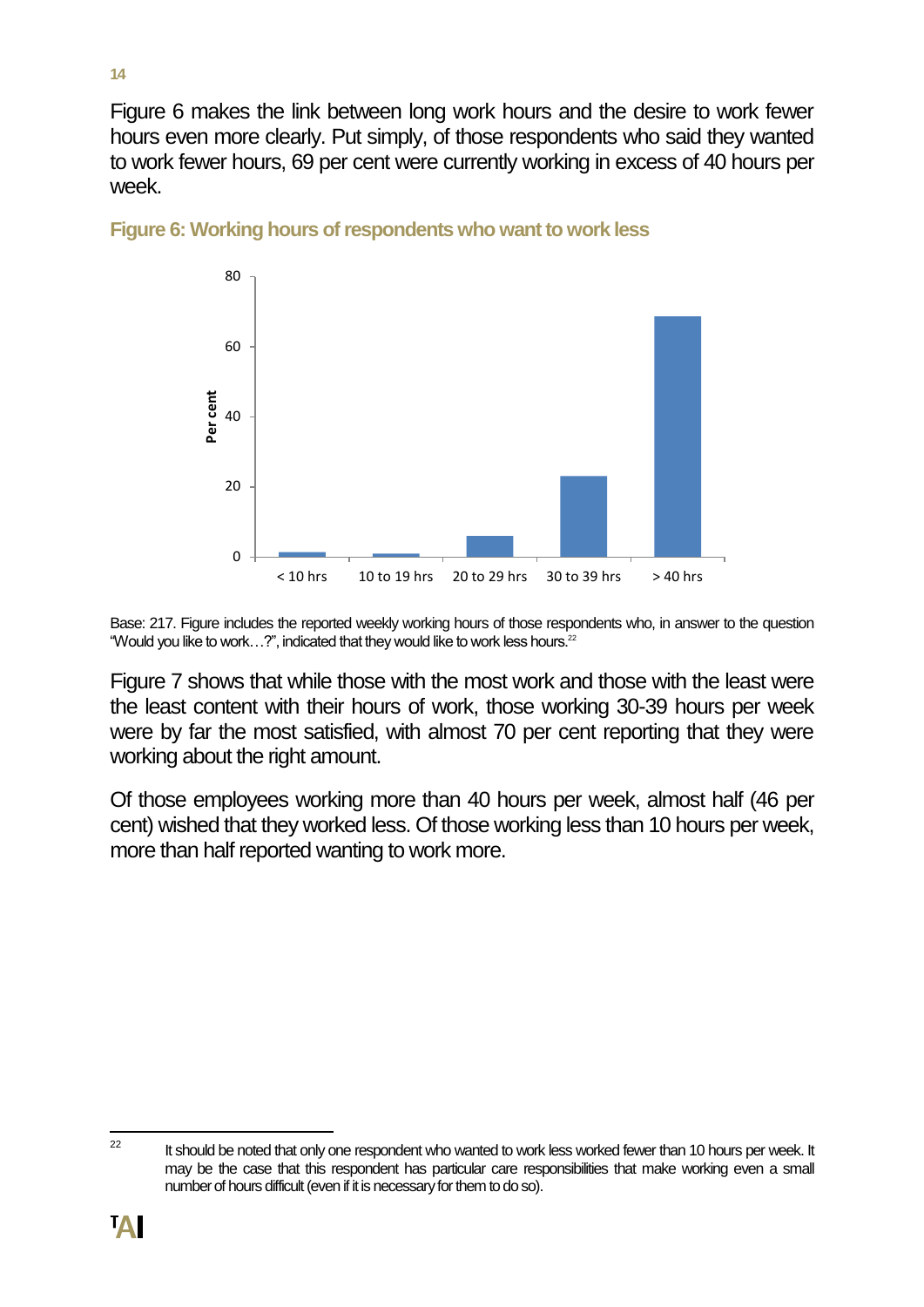

**Figure 7: Satisfaction with hours worked, by the number of hours worked**

Base: 849. Question wording: "Would you like to work…?". Response options were 'more hours', 'less hours ' or 'my hours are about right'.

#### <span id="page-18-0"></span>**Do Australians feel secure at work?**

The existence of secure work is an important determinant of an individual's capacity to obtain secure housing and form long term relationships, as well as having a significant impact on physical and mental health. Accordingly, it is important to understand an individual's perceptions of their workplace security in order to understand, and mitigate, the harmful impacts of job insecurity.

The majority of survey respondents (78 per cent) indicated that they are in ongoing, permanent employment with the remainder engaged in casual or selfemployment arrangements.

Thirty eight per cent of those respondents in paid employment indicated that they have been worried about their job security in the past, and one in five respondents indicated that they did not feel very secure about their current employment or the future availability of work hours. As Figure 8 shows, low income earners felt much less secure about their current employment – the level of security rises steadily with income.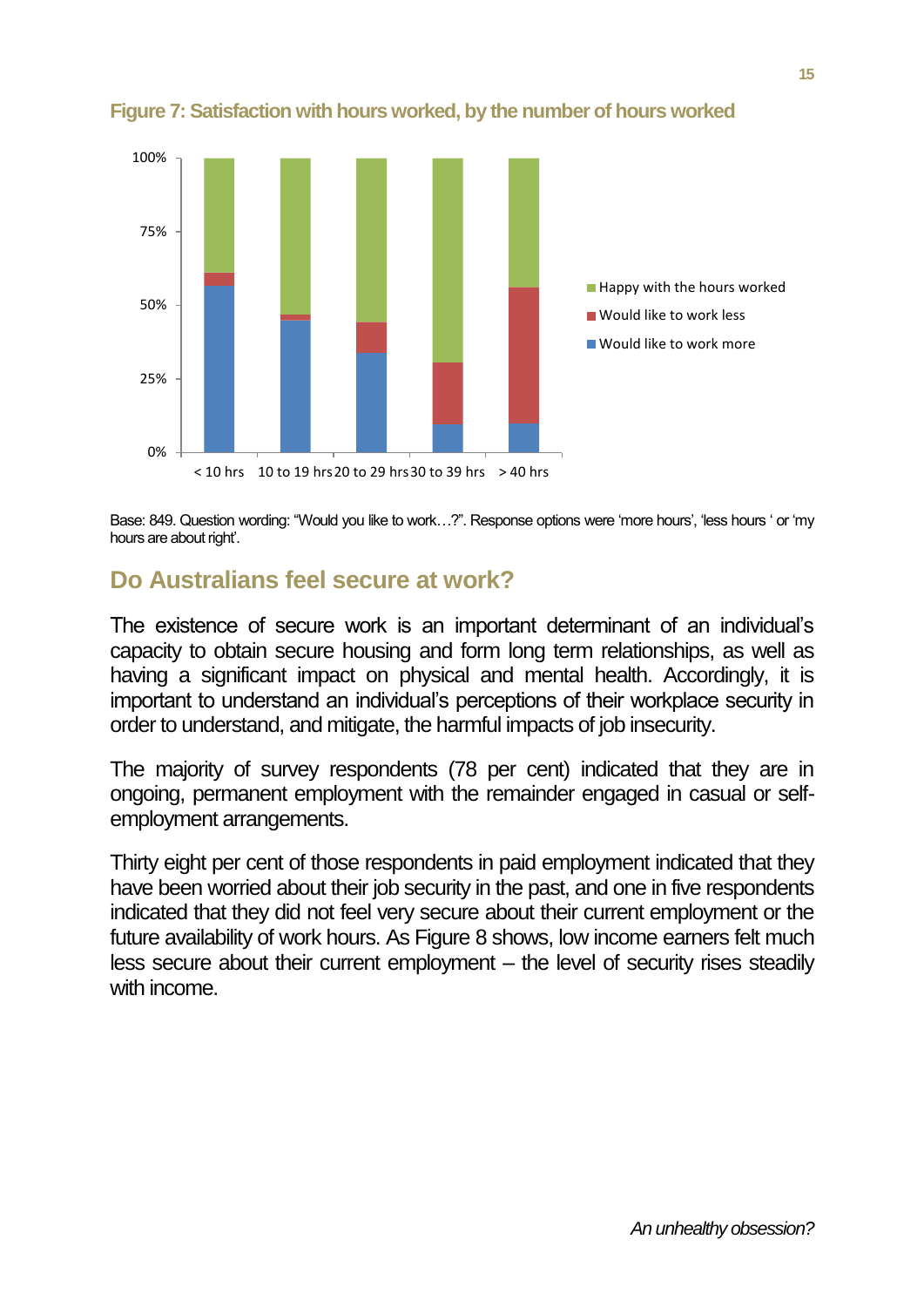

#### **Figure 8: Perception of security of employment, by income**

Base: 722. Respondents who declined to indicate an income range have been excluded from the above figure. Question wording: "How would you describe the security or tenure of your job?".

Unsurprisingly, non-permanent employees<sup>23</sup> reported much lower levels of security, with 39 per cent reporting that they did not feel confident about their future employment or working hours. By contrast, 14 per cent of permanent employees reported similar feelings of insecurity.

However, security of tenure does not necessarily coincide with feeling secure in the number of hours that will be worked in any given week—for this reason, it is important to separately examine the extent that working hours are predictable.

The financial, physical and mental health toll associated with perceptions of lack of job security will be discussed in greater detail below.

#### <span id="page-19-0"></span>**Do Australians know how many hours they will work next week?**

The ability to accurately predict the number, and pattern, of hours that will be worked in the coming week is an important determinant of an individual's ability to schedule sporting and community activities, plan their transport, exercise, and food preparation routine and, in the case of those with care responsibilities, arrange formal or informal care. For those whose income varies directly with their hours worked the inability to predict their hours of work also implies the inability to predict their income.

**16**

<sup>23</sup> Non-permanent employees include those who are employed by an employer on a casual or contract basis, or who identified as self-employed. Overall, 30 per cent of respondents were classified as non-permanent.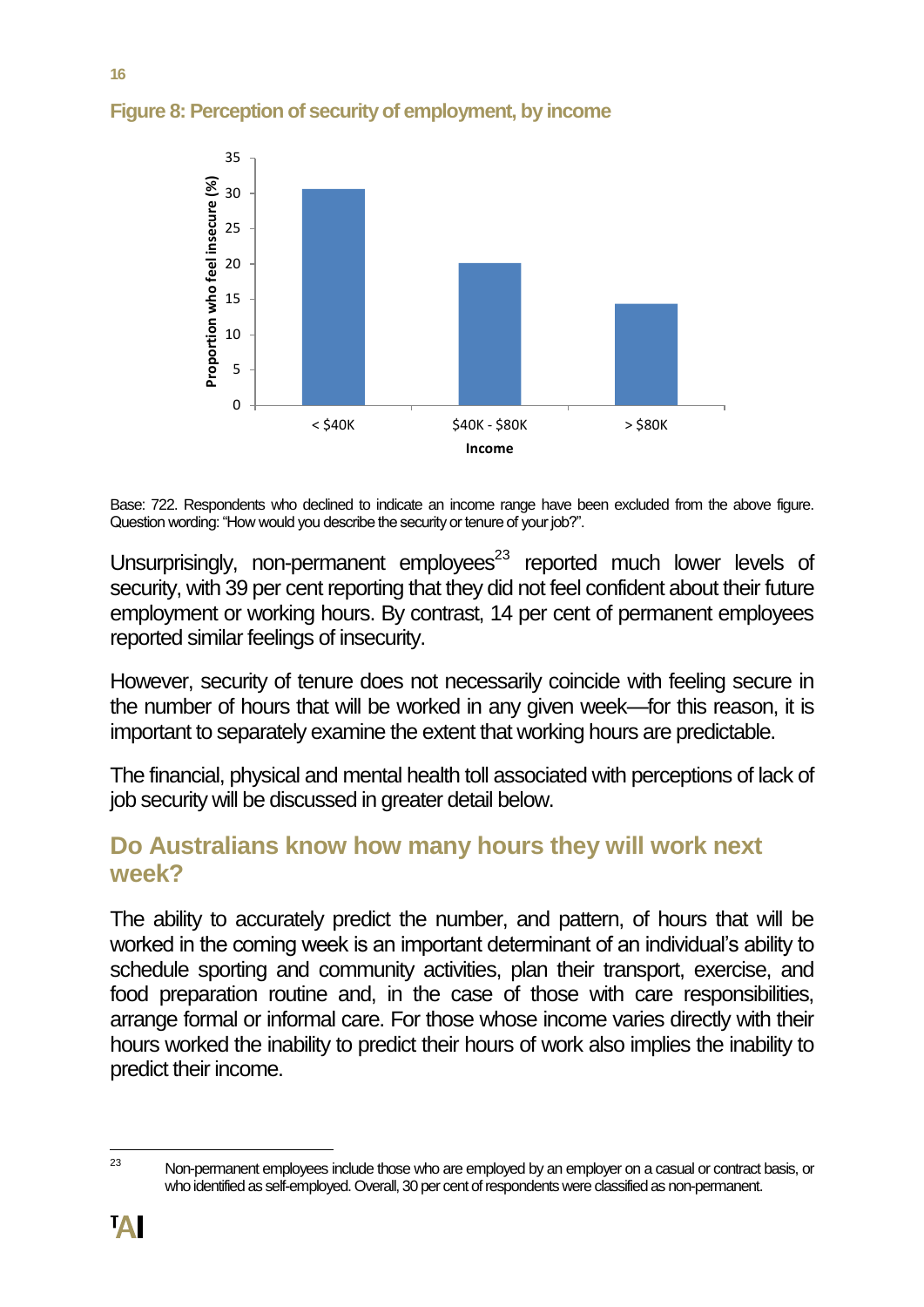Despite the importance of being able to plan ahead, workplace culture and managerial expectations make this difficult, or even impossible, for a large number of Australians. As shown in Table 2 around one in five respondents (19 per cent) reported not having a good idea of what time they are likely to finish work when they leave for work in the morning.

|            | <b>Men</b> | <b>Women</b> | Total |
|------------|------------|--------------|-------|
| Day-to-day | 23         | 15           | 19    |
| Weekly     | 30         | 19           | 25    |
| Overall    | 26         | 22           | 25    |

**Table 2: Proportion of respondents reporting uncertain or unpredictable working hours**

Base: 849. Question wording (day-to-day): "When you go to work each day do you…?". Table identifies the proportion of respondents who indicated that they have not a very good idea or very little idea of what time they will finish. Question wording (weekly): "Thinking about how many hours you are likely to work next week, do you…?". Table identifies the proportion of respondents who indicated that they have a vague idea or very little idea of how many hours they will work. Question wording (overall): "All up, how would you describe the predictability of your hours of work?". Table includes respondents who identified as having uncertain or unpredictable working hours.

A quarter of respondents reported not having a good idea of how many hours they were likely to work in the coming week; similarly, a quarter of respondents rated the overall predictability of their hours of work as at least somewhat uncertain or unpredictable. Figure 9 provides a breakdown of respondents' perceptions of the overall predictability of their work hours.

# 0% 15% 30% 45% Almost certain Pretty predictable A bit uncertain Very uncertain Unpredictable

#### **Figure 9: Overall predictability of working hours**

Base: 849. Question wording: "All up, how would you describe the predictability of your hours of work?". Possible responses were 'almost certain', 'pretty predictable', 'a bit uncertain', 'very uncertain' or 'unpredictable'.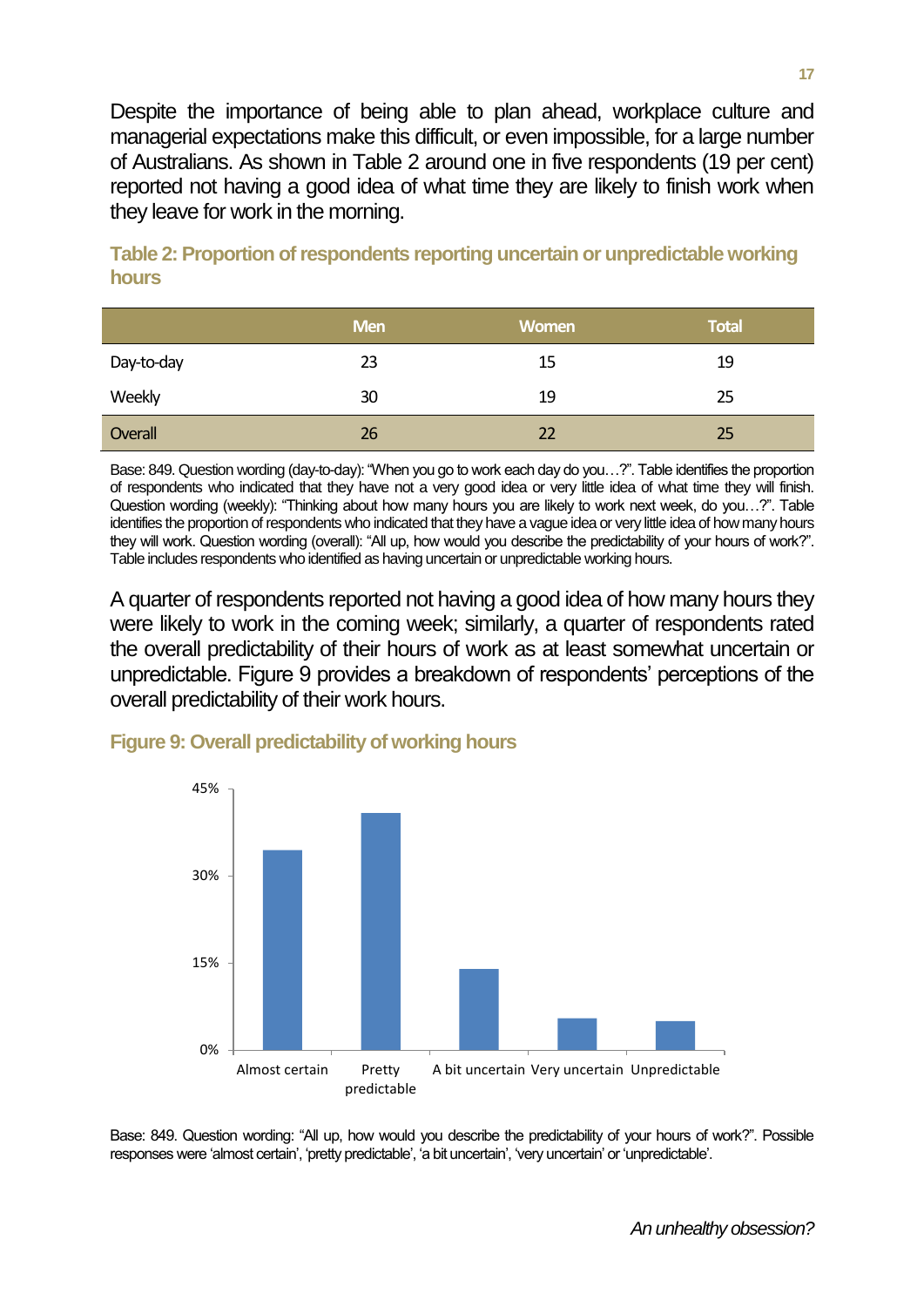Men and women reported similar levels of uncertainty overall, however, as shown in Table 2, on both a day-to-day and a weekly basis men reported significantly greater levels of uncertainty regarding working hours than female respondents. This finding is consistent with the earlier finding that men are more likely to report that work interferes with family life and that women are more likely to report that family interferes with their work life.

Non-permanent employees reported much higher levels of uncertainty than permanent employees, both on a day-by-day and a weekly basis; this was also reflected in the overall assessment of the predictability of hours, with almost half (45 per cent) of respondents who are non-permanent employees reporting that their working hours are uncertain or unpredictable.

**Figure 10: Overall assessment of predictability of working hours by employment type**



Base: 849. Question wording: "All up, how would you describe the predictability of your hours of work?". 'Permanent' includes those respondents who identified as working for an employer on a part time or full time basis. 'Nonpermanent' includes those respondents who identified as working for an employer on a casual basis and those working as a contractor or who identified as being self-employed.

Accordingly, many Australian employees – even those who feel secure about their job and/or hours – are at risk of suffering adverse effects arising from unpredictable working hours. These effects are financial, social or related to the care of dependents.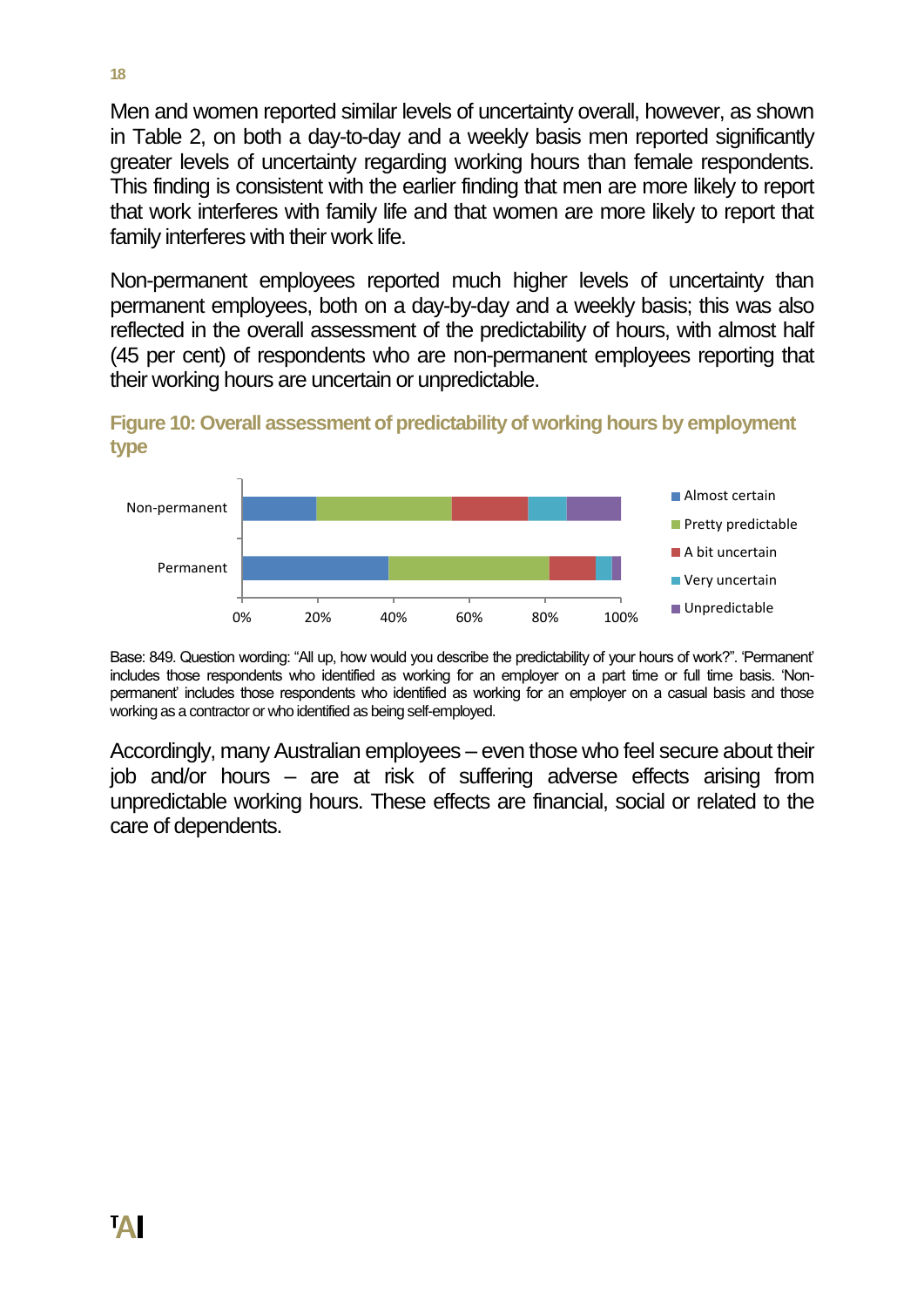### <span id="page-22-0"></span>**4 The impact of work hours and workplace culture on health and wellbeing**

Working hours that are unsuited to personal circumstances or family obligations has the potential to cause significant physical, social, emotional and psychological impacts and, in Australia, more than half of those in paid work (58 per cent) indicated that they were experiencing at least one negative effect arising from their current working arrangements. As shown in Figure 11:

- Almost one third of respondents indicated that they had experienced increased stress or anxiety levels.
- More than one quarter of respondents indicated that working conditions had adversely affected their sleep.
- Relationships with family and friends and the ability to meet family commitments suffered as a result of current working conditions, as did the ability to participate in activities external to the workplace. Physical health impacts were also reported at high rates.



#### **Figure 11: The negative effects of current working arrangements**

Base: 849. Question wording: "Do your current working arrangements negatively impact on your…?".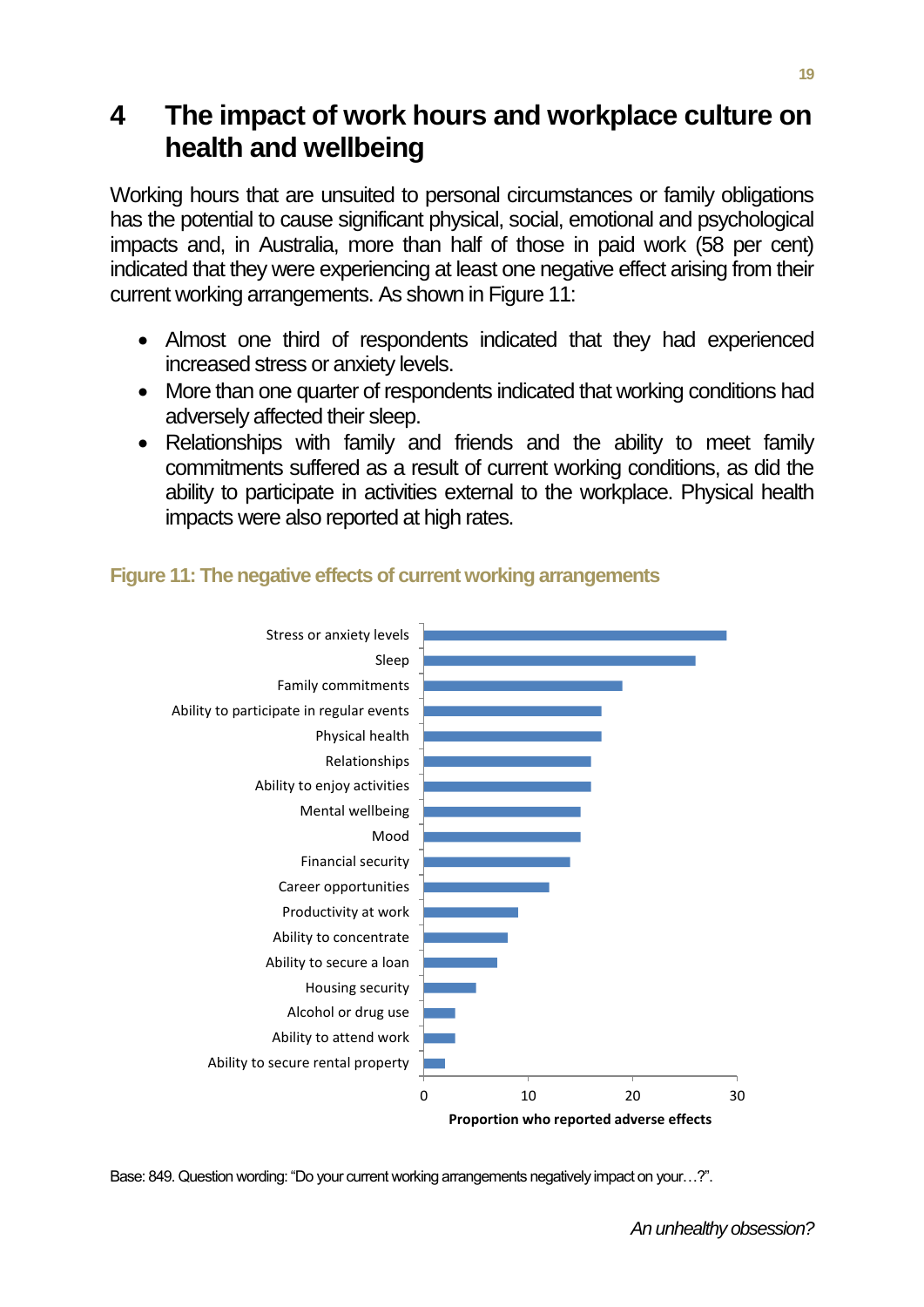The negative effects reported by respondents were broadly consistent across a range of incomes; however, lower income earners reported higher rates of adverse financial consequences than middle and high income earners.

Although women and men generally reported similar rates of overall adverse impacts, men were more likely than women to report adverse impacts on their physical health (19 per cent and 14 per cent respectively) and the ability to meet family commitments (21 per cent versus 16 per cent for women). Men were also more likely to report that relationships with their partner or friends suffered as a result of their working conditions (19 per cent for men and 13 per cent for women).

Women, on the other hand, were more likely than men to report greater financial stress as a result of their working conditions (17 per cent and 12 per cent respectively).

#### <span id="page-23-0"></span>**Does working longer hours make things worse?**

Findings discussed so far have shown that more than half of Australians experience adverse health impacts as a result of their work patterns. However, whether respondents feel satisfied with the number of hours they work has a significant bearing on the likelihood that they will suffer these adverse effects.

Respondents who reported that they are overworked (that is, they are working more than they wish to) are significantly more likely to report adverse effects on wellbeing, their family relationships and their social life, with two thirds of respondents who want to work less reporting at least one negative effect on their wellbeing and half reporting at least one adverse effect on their family and social life.

In relation to financial and housing security, those who wish that they worked more hours are more likely to report adverse effects as a result of their working arrangements – this is to be expected given that those working fewer hours are more likely to suffer financial strain.

As shown in Figure 12, those respondents who reported feeling satisfied with the number of hours that they work were, without exception, less likely to report adverse effects as a result of their working conditions.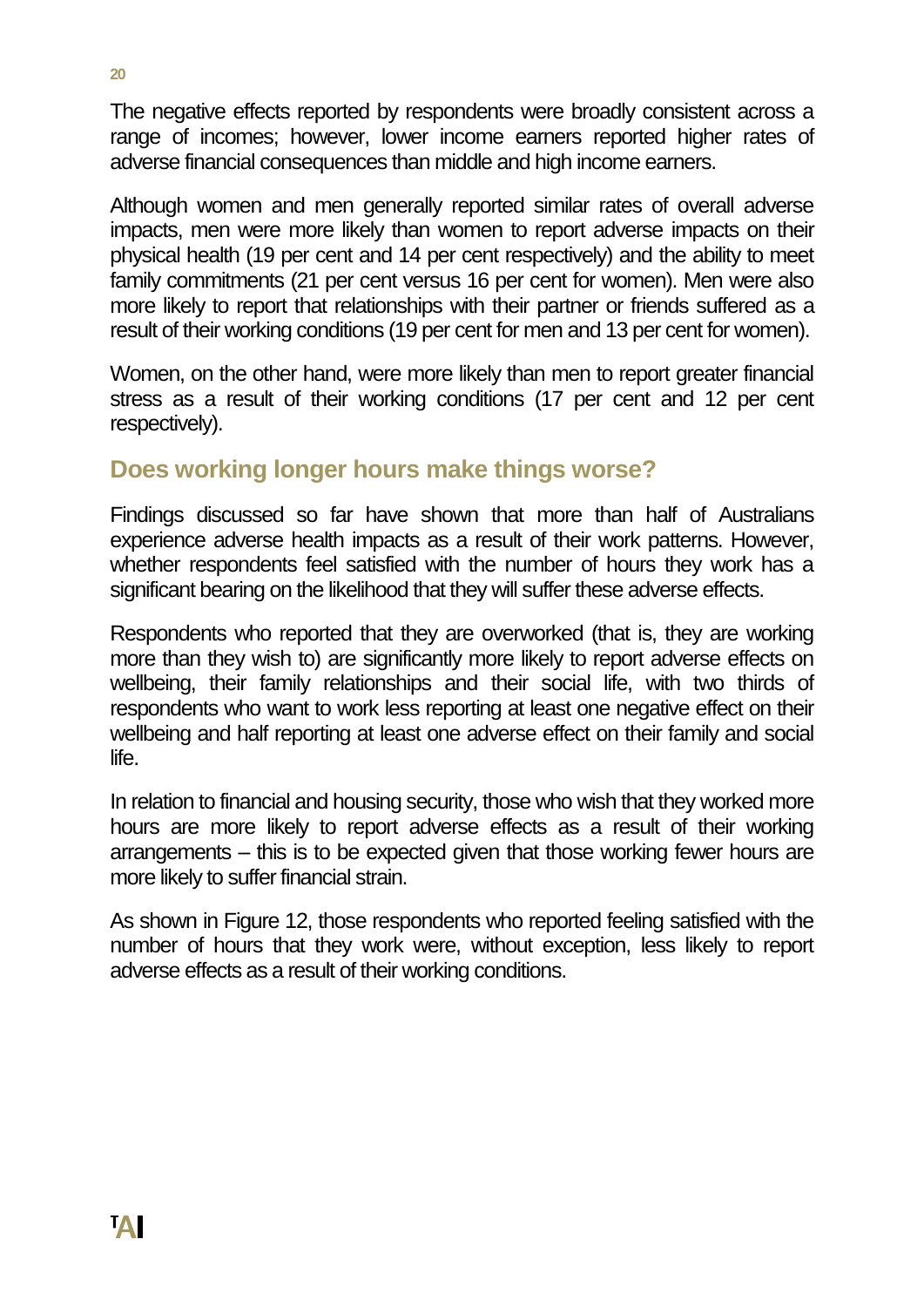

#### **Figure 12: The negative effects of working conditions, by satisfaction with working hours**

Base: 849. 'Wellbeing' includes impacts on physical health, stress or anxiety levels, mood most of the day, sleep, mental wellbeing, and alcohol or other drug use; 'family and social life' includes impacts on the ability to enjoy daily activities, meet family commitments, relationships with friends and/or partner, and the ability to participate in regular events such as sports or hobbies; 'work life' includes impacts on the ability to concentrate, productivity at work, career progression and opportunities, and the ability to attend work; and 'financial and housing security' includes impacts on the ability to ensure housing security, financial security, the ability to secure a car or home loan, and the ability to secure a rental property. These figures represented in each of the four categories above indicate respondents who reported at least one negative effect. Multiple responses were possible.

Similarly, those employees working 30 or more hours per week were more likely than those working fewer hours to report adverse effects on wellbeing, family and social life and their work life. Those working fewer hours were slightly more likely to suffer the adverse effects of financial and housing security.

#### <span id="page-24-0"></span>**Do workplace culture and working arrangements have an impact on our wellbeing?**

The disparity between actual and desired hours of work is not the only feature of the workplace that has the capacity to impact on the wellbeing of employees. Indeed, as the following data shows, a range of workplace matters (for example, workplace culture, organisational commitment to mental health and predictability of working hours) are strongly correlated with reductions in the perceived wellbeing of respondents.

Respondents who reported increased stress and anxiety levels in their current position were at least twice as likely to come from workplaces that they rated as poor or very poor in dealing with a range of difficult or sensitive issues. Fifty nine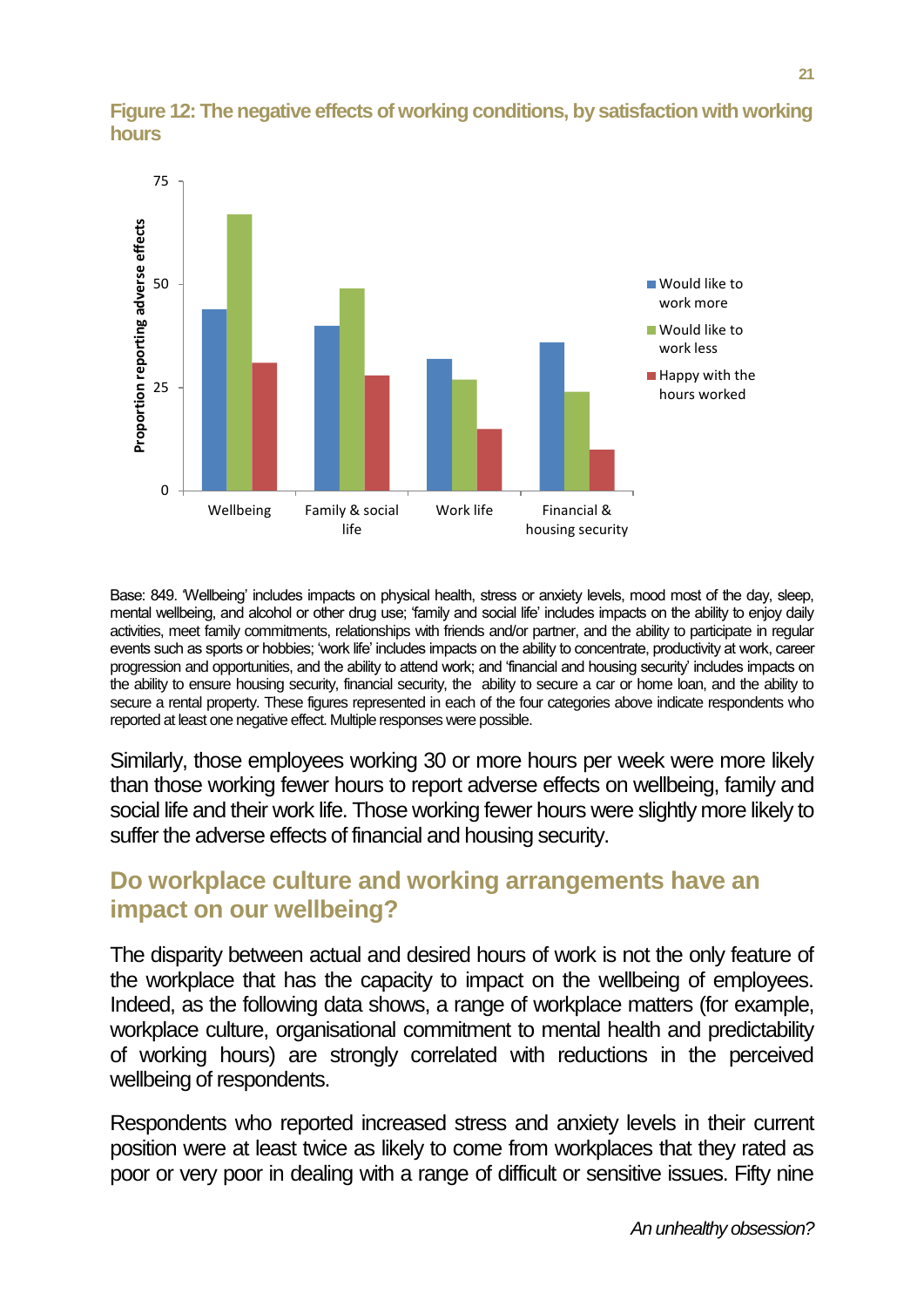per cent of employees who rated their employers as dealing with workplace culture poorly reported that they themselves experienced increased stress and anxiety levels. This compares to 24 per cent of employees who rated their employers as dealing with workplace culture well. This same trend is evident across a range of wellbeing indicators.

Similarly, those respondents who reported that their workplace was causing them to experience adverse mental health effects were around three times as likely to be employed in a workplace that they rated poorly in dealing with workplace issues. For example, 39 per cent of those respondents who rated their employers as having a poor or very poor commitment to mental health also reported experiencing adverse mental wellbeing effects themselves. At the same time, only nine per cent of those respondents who rated their employers as having a fair to very good commitment to mental health reported suffering mental wellbeing effects.

A similar relationship was apparent between the degree of comfort respondents felt in talking to their managers about a range of workplace issues and their reported stress and anxiety levels. While the direction of causation is unclear, it is clear that the relationship between management and employer culture and practices and reported adverse mental health outcomes is pronounced.

In addition to workplace practices and managerial culture, the extent to which employees feel secure in their position also appears to have an effect on mental health. Those respondents who reported feeling insecure about their position, or their future hours of work, were much more likely to report increased stress and anxiety levels as a result of their current working arrangements than those who felt secure (40 per cent compared with 26 per cent). A similar relationship exists between a lack of security and adverse effects on mental wellbeing.

As Figure 13 shows, the detrimental effects of a lack of predictable working hours is most stark in the categories of family and social life and financial and housing security. This highlights that the consequences of working unpredictable hours are far ranging – from the inability to meet family commitments and maintain and nurture relationships, to income fluctuations making it harder to secure loans and stable accommodation.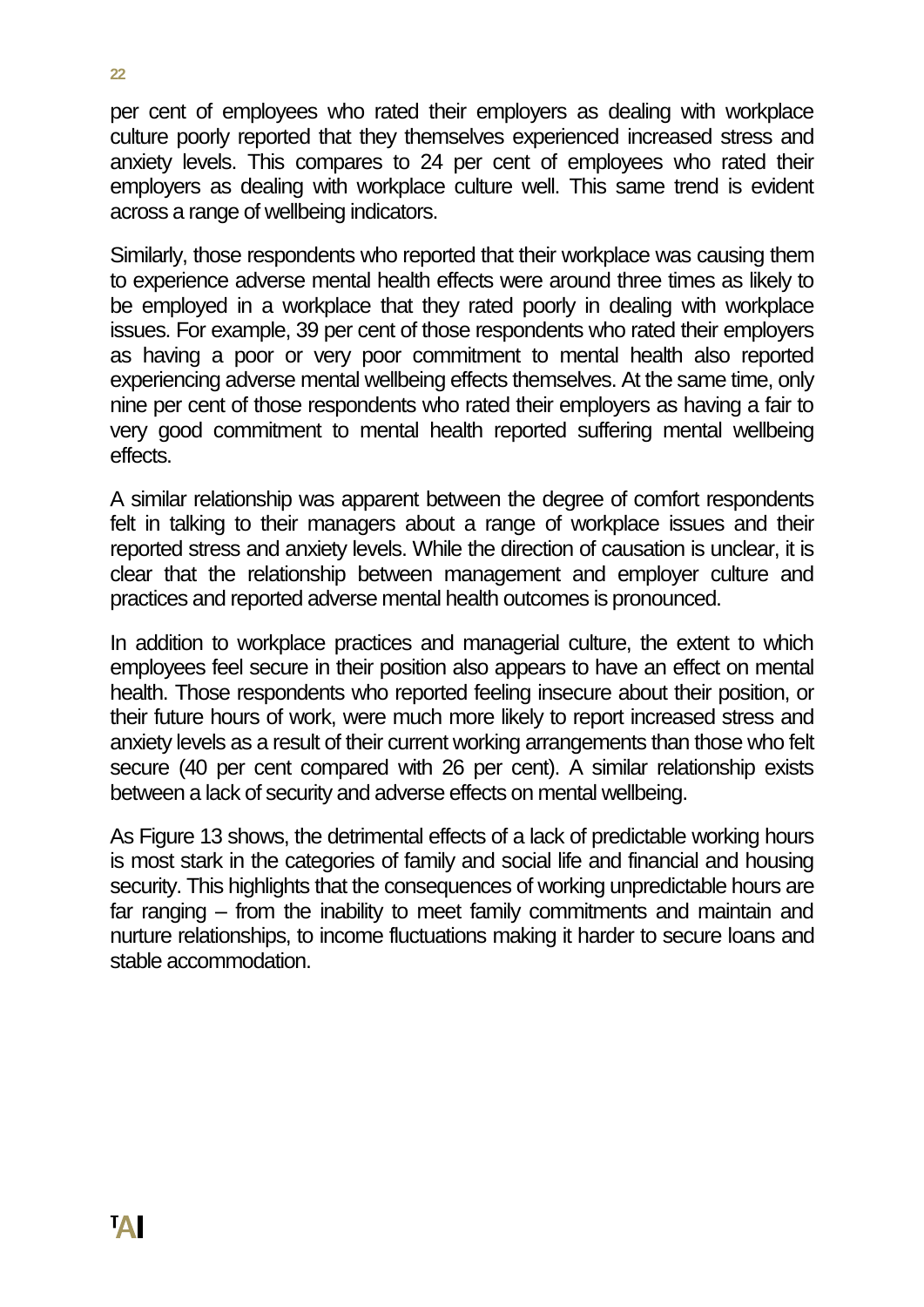

#### **Figure 13: Relationship between predictability and negative effects**

Base: 849. Question wording: "When you go to work each day do you?"; "Do you current working arrangements negatively impact on your…?" Responses were categorised.

In a similar vein, 40 per cent of those respondents who felt somewhat uncertain about their hours also reported suffering increased stress and anxiety levels, whereas 25 per cent of those who considered their hours to be predictable reported suffering stress and anxiety effects. A similar relationship exists between a lack of predictability and adverse effects on mental wellbeing.

With the exception of financial and housing security, permanency of employment did not have a predictable relationship with the likelihood of adverse effects.

#### <span id="page-26-0"></span>**Does the size of a business have an impact on the wellbeing of its staff?**

The size of organisation people work for varies and it appears that size can influence workplace culture and its impact on the wellbeing of employees. Figure 14 shows that employees of small businesses are far more likely to report feeling comfortable raising workplace issues with their manager than employees of medium sized and large businesses. Further, in all instances the employees of medium sized businesses report being the least likely to feel comfortable raising such issues. One explanation for this finding is that while small businesses have the advantage of accessibility to senior management and flexibility for management to respond, and large businesses have the resources to dedicate to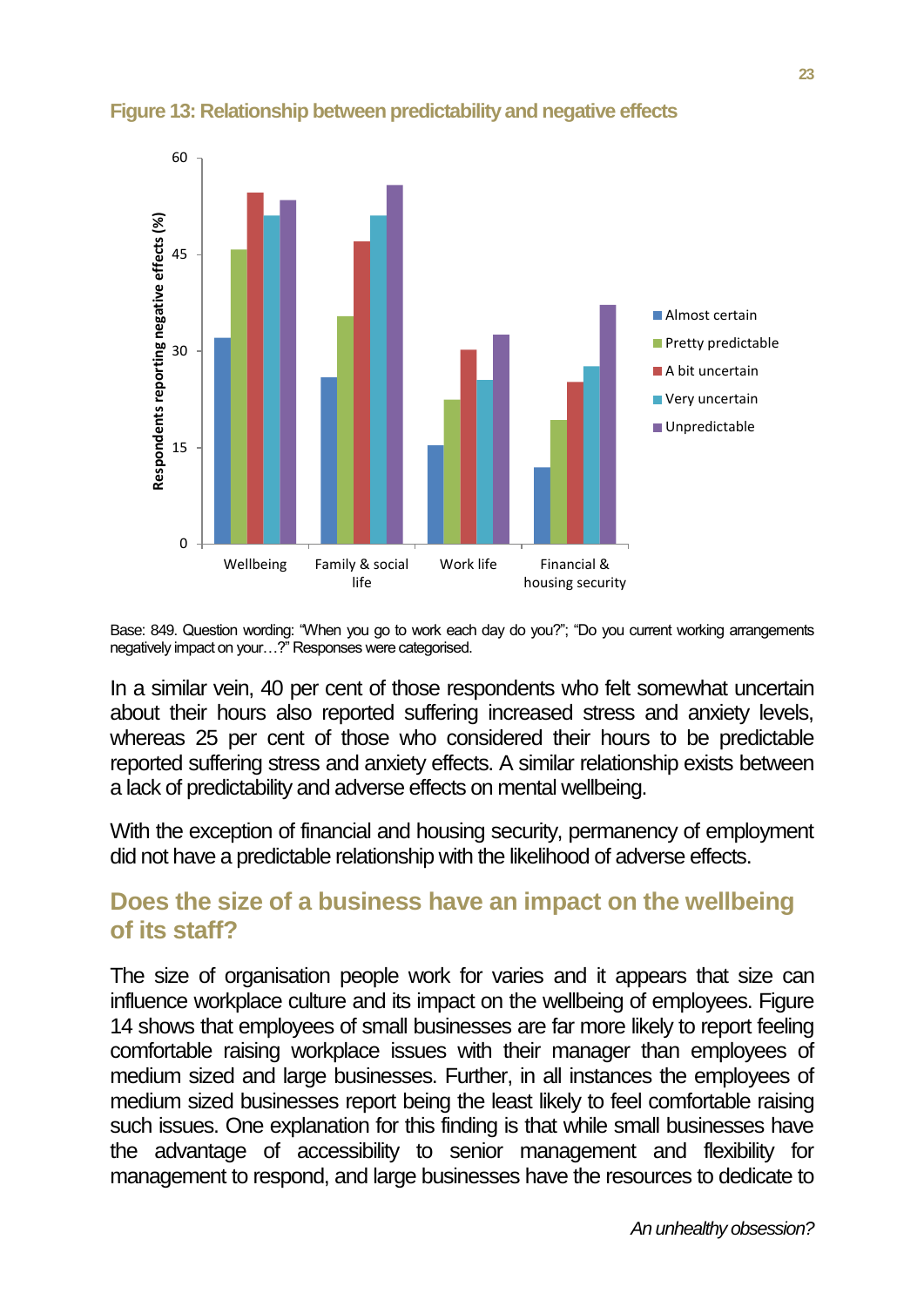consultation and internal communication, medium sized companies may be too big to be flexible and too small to have dedicated resources for employee support.





In addition to being more comfortable raising difficult workplace issues with their managers, employees of small businesses are also more likely to rate highly their managers' skills in discussing mental health issues than employees of medium or large businesses. Indeed, employees of small business were more than twice as likely to rate their manager as being 'very good' at discussing mental health problems than employees in medium sized enterprises (29 per cent and 14 per cent respectively).

It is important to note, however, that Figure 14 clearly shows that of all the issues considered, employees find discussing mental health issues with their manager the most difficult and that 52 per cent of all employees rate their manager as 'very poor', 'poor' or 'fair' at discussing mental health issues in the workplace.

Base: 849. Question wording: "How comfortable would you be discussing the following with your manager?"

<sup>24</sup> Results refer to the proportion of respondents who said they were comfortable or very comfortable raising each issue with their manager.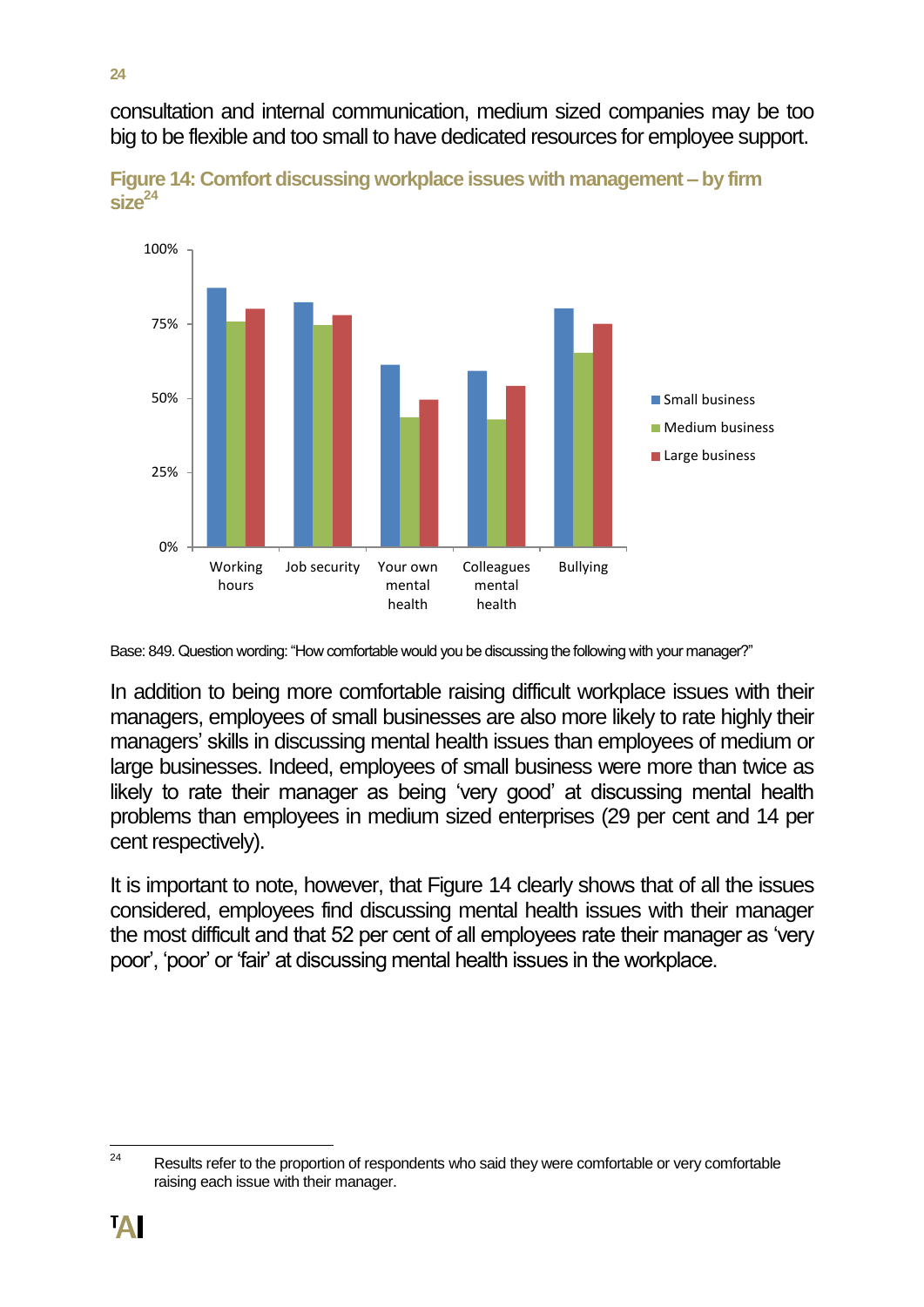

#### **Figure 15: Employee perception of management skill in discussing mental health problems in the workplace**

Base: 849. Question wording: "How do you rate the skills of your manager to hold conversations about the following? :- mental health problems in the workplace".

Consistent with the finding that employees of small business find it easier to talk to their managers and rate their managers more highly in terms of their ability to discuss complex issues is the data presented in Figure 15 which shows that, overall, employees in small business are more likely to rate their workplace culture as very good. In fact, employees of small businesses are nearly twice as likely to rate their workplace as 'very good' as employees in medium sized enterprises.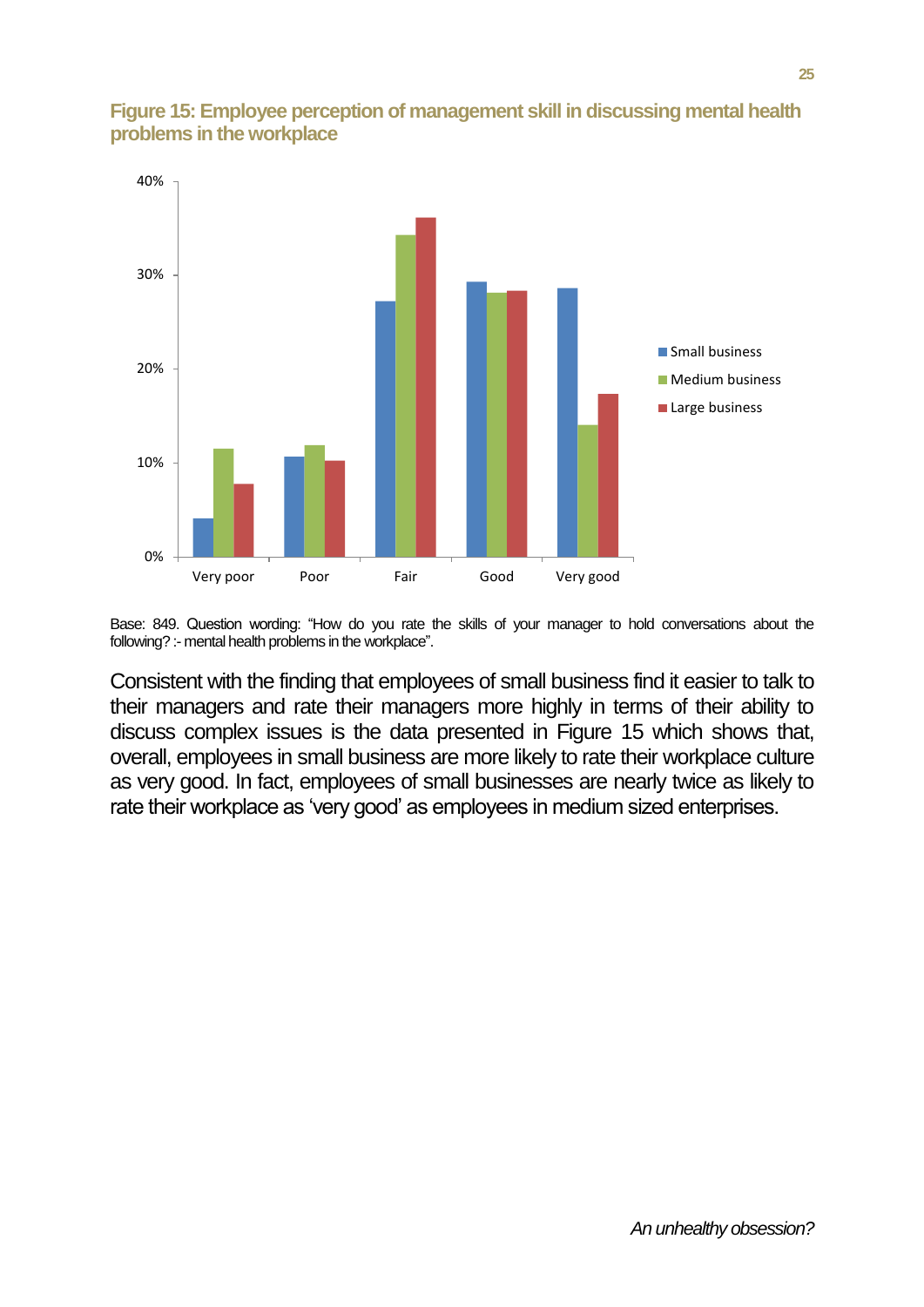

**Figure 16: How would you rate your employer with regard to workplace culture – by firm size**

Base: 849. Question wording: "How would you rate your employer in regards to the following? :- workplace culture".

A similar pattern is repeated in relation to the perception of the employees of small business of their work/life balance with small business employees more likely to rate the culture of their workplace as 'good' or 'very good' in relation to work/life balance than employees in larger organisations.



**Figure 17: How would you regard your employer in regard to work/life balance – by firm size**

Base: 849. Question wording: "How would you rate your employer in regards to the following? :- work/life balance".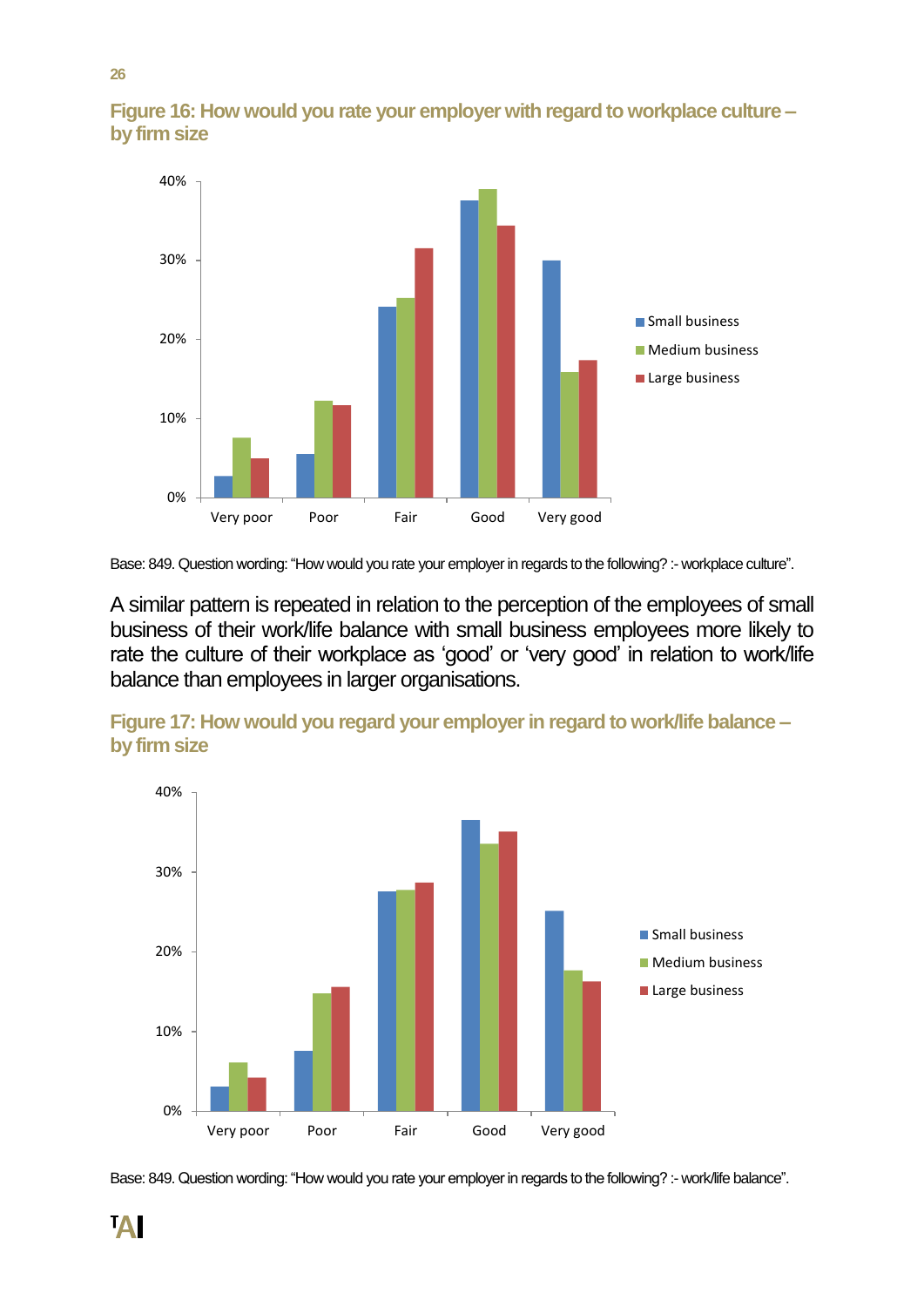# <span id="page-30-0"></span>**5 Providing a positive, healthy workplace**

Employees are more likely to seek more suitable working conditions if they feel comfortable raising issues surrounding work/life balance, security and predictability with their managers. That is, if they feel their manager is likely to be responsive to making positive changes, and if they view their employer as promoting a positive approach to addressing difficult or sensitive workplace issues, they are more likely to request such changes. Such a workplace may benefit from lower levels of absenteeism, higher productivity and reduced labour turnover.

As shown in Figure 18, the survey results revealed that, when considering the responsiveness of employers to employee preferences for greater security, 30 per cent of respondents indicated that they would not seek change because they were happy with their arrangements and 29 per cent indicated that they thought that their manager would be agreeable to providing greater certainty.

However, more than a quarter (27 per cent) of respondents indicated that they considered that the ability to 'work flexibly' was a requirement of their workplace, and 14 per cent of respondents considered that their manager would be reluctant to provide greater certainty or that they would be afraid to ask for increased predictability.



**Figure 18: Perceived employer responsiveness to desire for more predictable work**

Base: 849. Question wording: "If you wanted to work more predictable hours of work, do you think that…?".

Respondents were also asked about their perceptions of their manager's skill in being able to discuss sensitive workplace issues. Overall, 43 per cent of respondents rated their managers as only fair, poor or very poor in terms of the skill they exhibited in discussing difficult or sensitive workplace issues.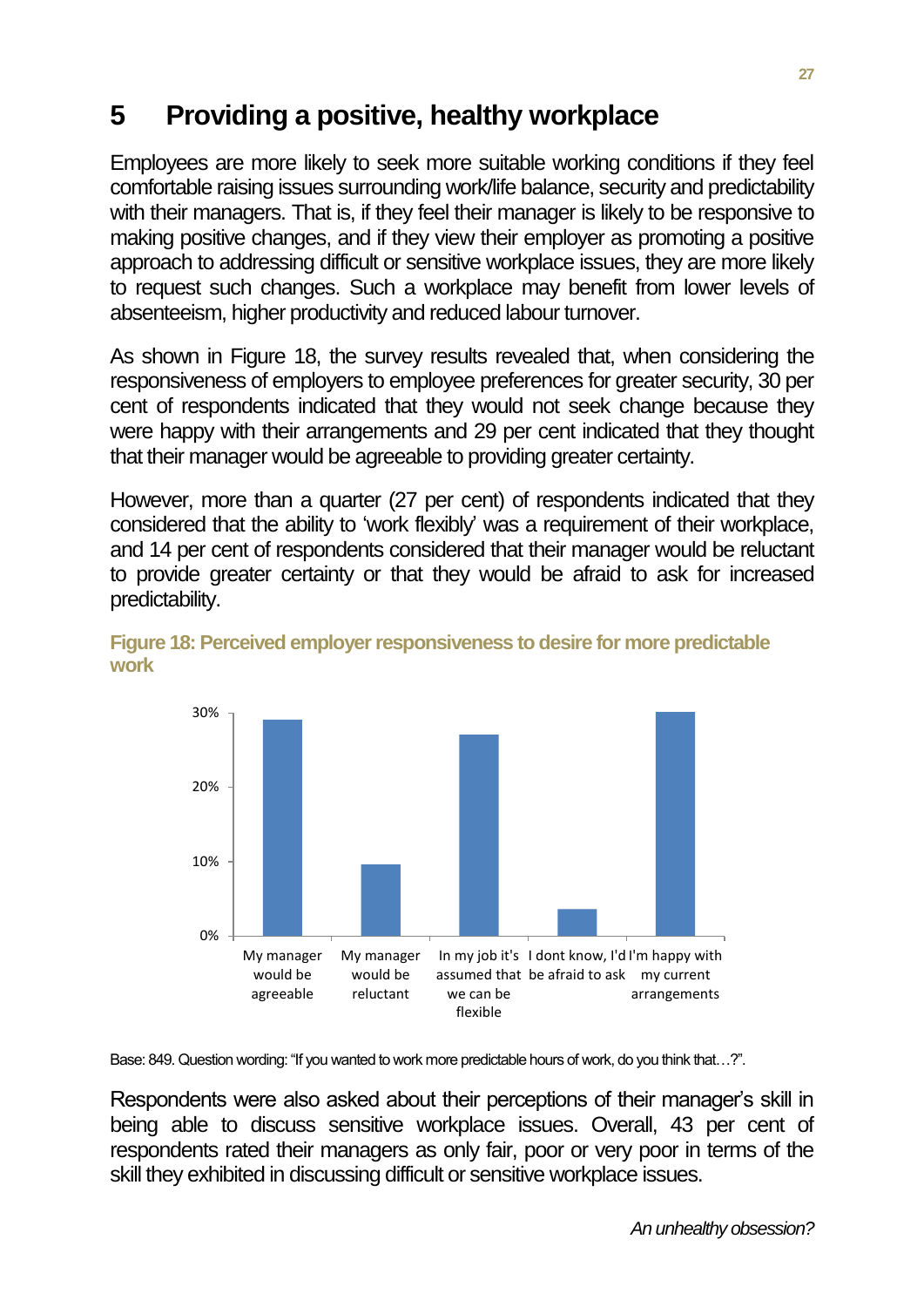Many respondents also reported feeling uncomfortable or very uncomfortable in discussing a range of workplace issues with their managers, particularly those relating to mental health. As shown in Figure 19 almost half of the respondents indicated that they would feel uncomfortable or very uncomfortable raising mental health issues with their manager.

A key finding from Figure 19 is that of all the issues that employees feel uncomfortable raising with their managers the most widespread reluctance is found in relation to concerns about mental health. This suggests that substantial stigma about mental health issues is perceived to exist within the workforce, and that this stigma is likely to result in delays in employees asking for support.





Base: 849. Question wording: "How comfortable would you be discussing the following with your manager?". Possible responses were 'very uncomfortable', 'uncomfortable', 'comfortable' or 'very comfortable'.

Interestingly, while almost 80 per cent of respondents said that they would feel comfortable discussing work/life balance with their managers, 50 per cent of all respondents said that they would like to change the number of hours that they work (see discussion above). This may be indicative of broader workplace issues – for example, while employees may be comfortable discussing such issues with their managers, they may not feel that the organisation as a whole is responsive to requests for change.

The finding that far more employees are comfortable talking about work/life balance than report satisfaction with their work/life balance is consistent with the finding that, as shown in Figure 20, a relatively large proportion of respondents (just over 40 per cent) rate their employers as only fair, poor or very poor in dealing with work/life balance despite the fact that nearly 80 per cent say they feel comfortable raising the issue with their manager.

**28**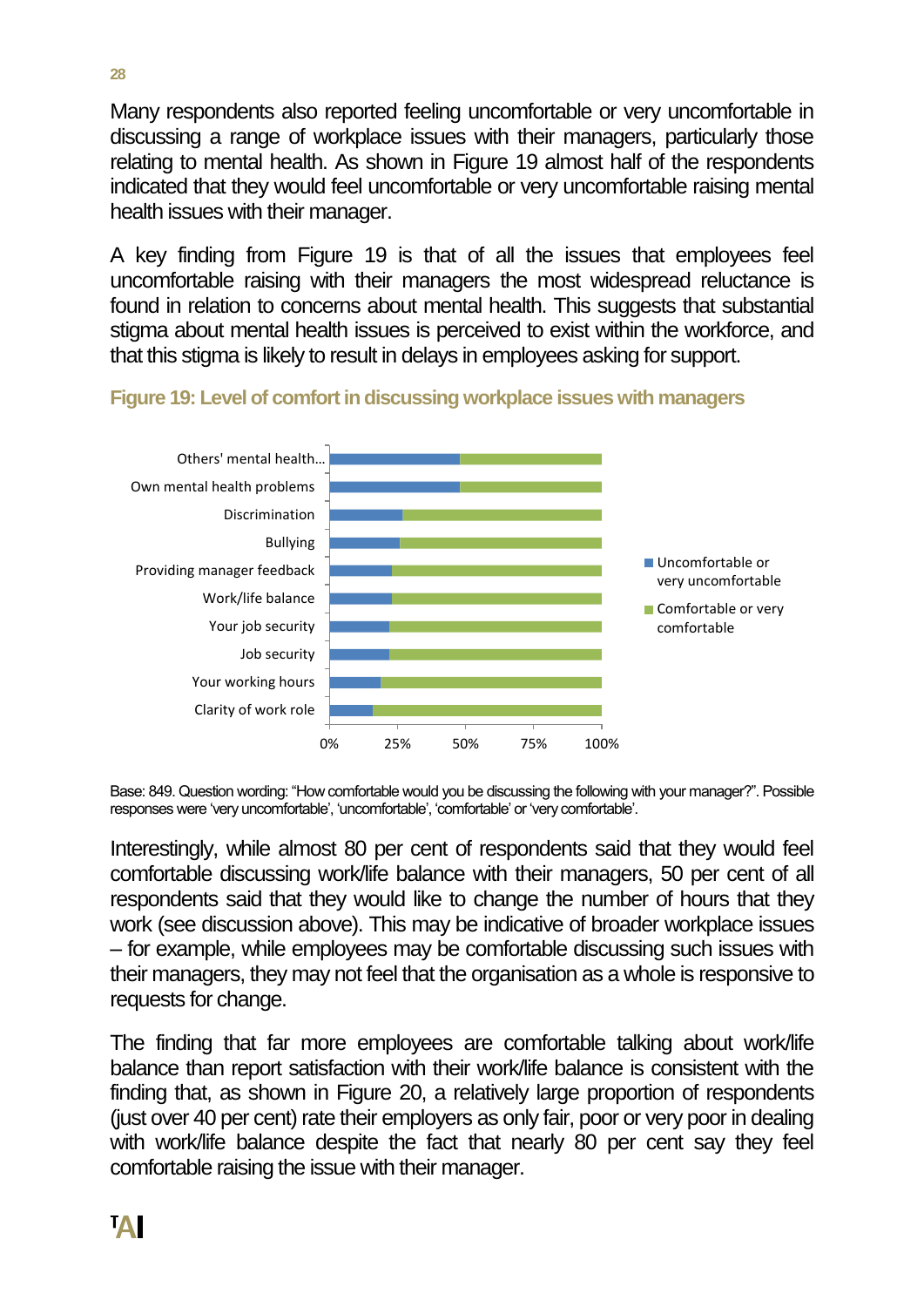

#### **Figure 20: How well employers deal with workplace issues**

Base: 849. Question wording: "How would you rate your employer in regards to the following?". Possible responses were 'very poor', 'poor', 'fair', 'good' or 'very good'.

Figure 20 also highlights that the most common criticism of employees about their workplace relates to a lack of consultation, followed closely by the belief that their workplace lacks commitment to mental health. This result is particularly significant as it reinforces the finding that employees find it particularly difficult to discuss mental health issues with their managers.

#### <span id="page-32-0"></span>**Who do people turn to when they need to talk about work and health?**

Despite the potential for work patterns to have adverse effects on relationships with family and friends, the survey results highlight that family and friends would be a significant source of support and advice if respondents were faced with workplace worries. Indeed, almost two thirds of respondents said that they are likely to seek advice from family, and almost half that they are likely to seek advice from friends. As shown in Figure 21, employment-centred sources of support such as colleagues, managers and unions were also nominated by respondents as being important.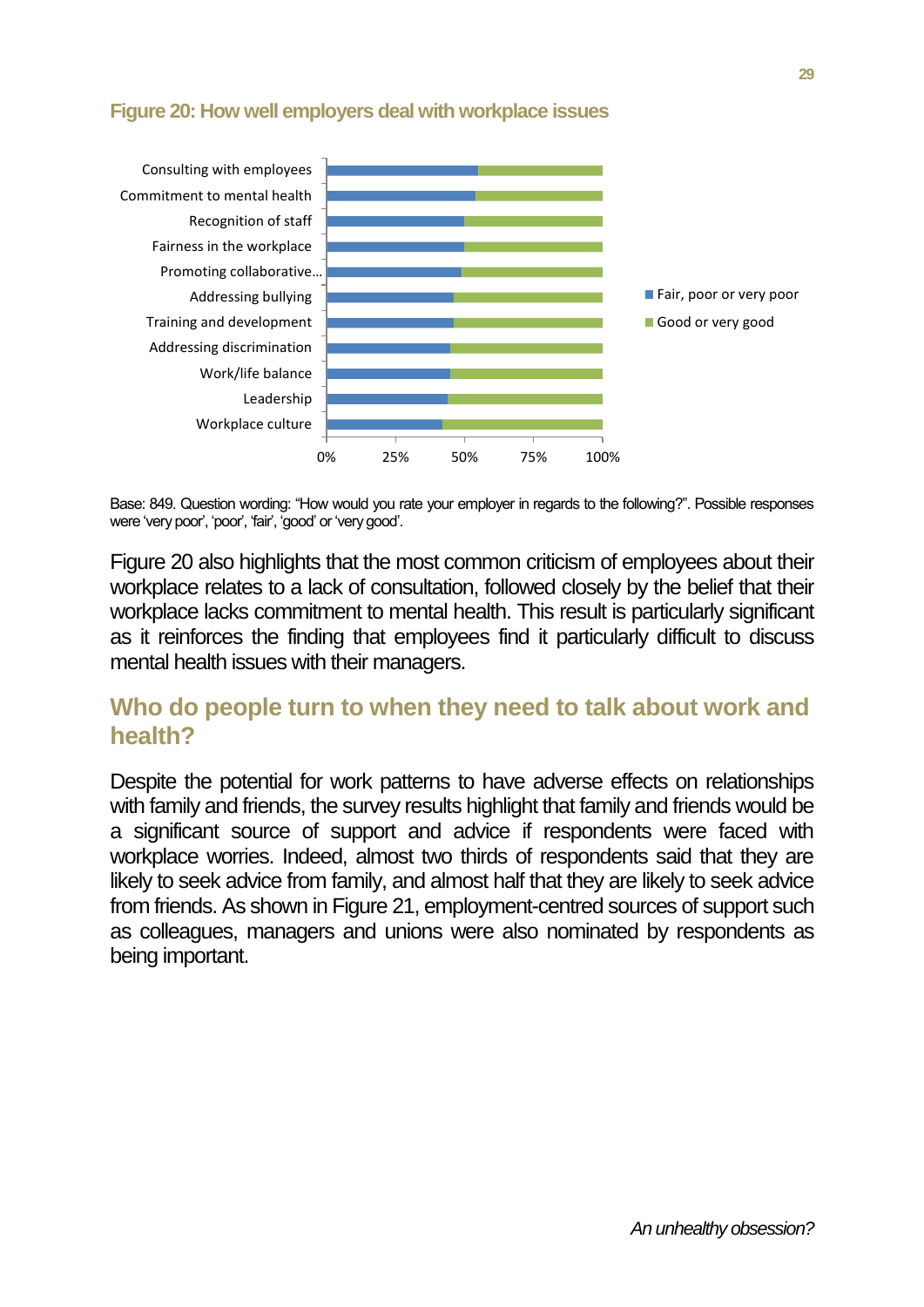

**Figure 21: Seeking support for workplace issues**

Base: 849. Question wording: "If you were worried about losing your job, who would you turn to for advice and support?".

It is interesting to note that non-permanent employees reported being much less likely to seek advice from employment-centred sources than permanent employees. One explanation for this result is that non-permanent employees may feel some degree of disconnection or isolation from their workplaces due to the nature of their working arrangements.

It follows, therefore, that regardless of the explanation of why non-permanent employees feel the way they do, in order to reach employees who are dealing with difficult workplace issues, it is necessary to target different groups of employees in different ways. That is, in some cases, workplace-based communications strategies may be appropriate, but in others they may not be effective at all.

#### <span id="page-33-0"></span>**What have happy and healthy employees got in common?**

Forty-two per cent of respondents, representing over five million employees, reported that they experienced no negative effects as a result of their current working conditions. This following section provides an overview of the characteristics that these most content of employees have in common.

Interestingly, level of income and permanency of employment do not appear to greatly influence the likelihood of employees feeling content with their working conditions. Rather, factors that do appear to significantly influence contentedness were security, predictability, satisfaction with working hours and the total number of hours worked.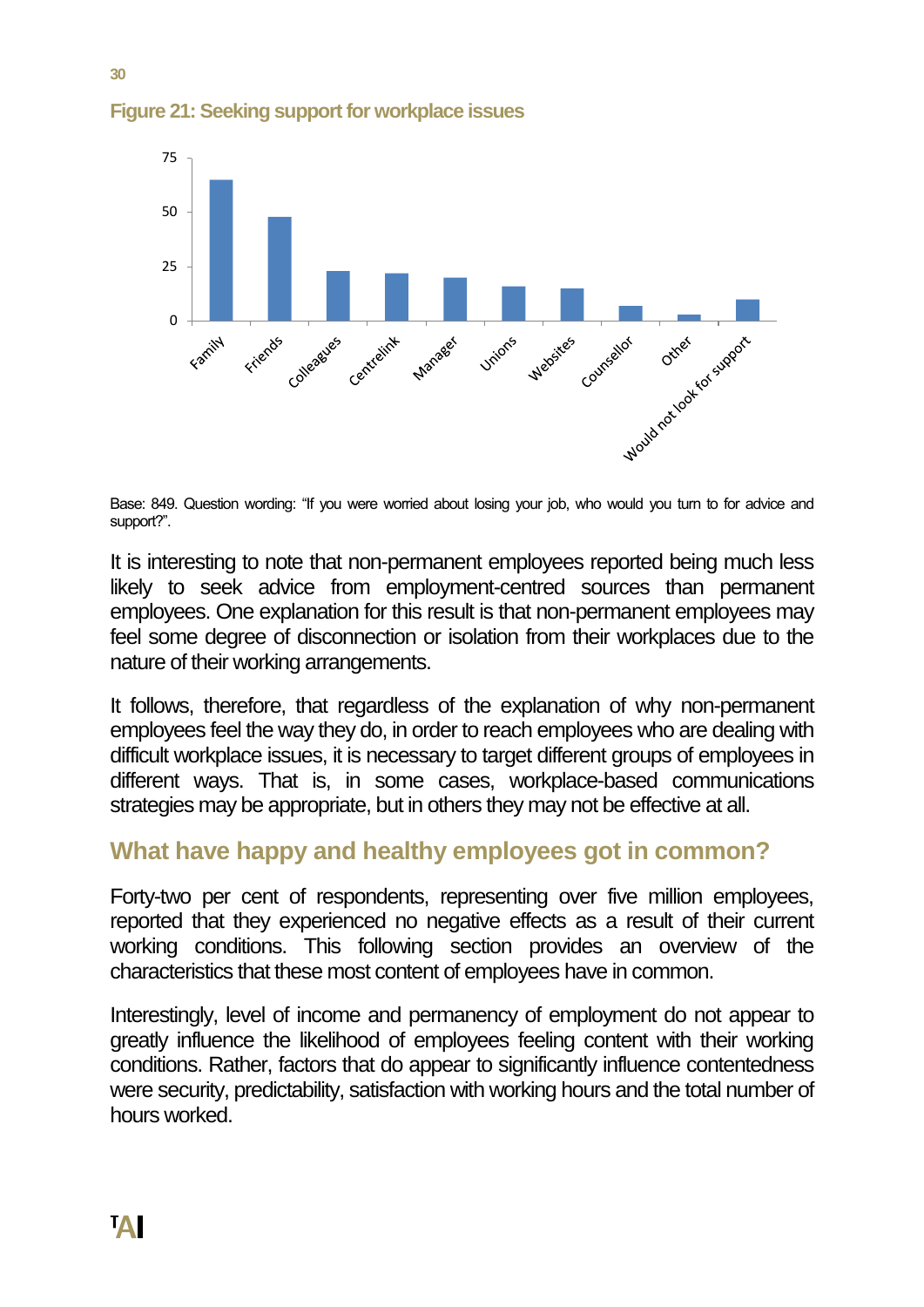Employees who report that their work has no adverse impacts on their wellbeing were likely to also report that their workplace had a stronger than average commitment to a workplace culture that was supportive of work/life balance and mental health.

Of those workers who reported feeling confident in the security of their tenure and/or hours, 46 per cent reported that they did not suffer any adverse effects as a result of their working conditions. Only 28 per cent of workers who felt insecure could say the same.

Similarly, workers who considered their hours to be predictable or pretty predictable were more likely than those who felt that their hours were uncertain or unpredictable to report no negative effects (46 per cent and 32 per cent respectively).

The number of hours worked has a clear, linear relationship to the likelihood that an employee will enjoy no adverse effects as a result of their working conditions, with a very clear fall if working 40 hours or more.

| <b>Hours worked</b> | Respondents enjoying no negative<br>effects |
|---------------------|---------------------------------------------|
| Less than 10        | 55%                                         |
| 10 to 19            | 53%                                         |
| 20 to 29            | 48%                                         |
| 30 to 39            | 42%                                         |
| 40 or more          | 32%                                         |

**Table 3: Hours worked and the likelihood of reporting no negative effects**

Base: 359. Question wording: "How many hours a week do you work?" Open answer has been categorised.; "Do you current working arrangements negatively impact on your…?" Response was "none of these" to options provided (See the Appendix).

Finally, the level of satisfaction with working hours has a clear bearing on whether employees are likely to report any negative effects. That is, more than half (54 per cent) of those who reported feeling satisfied with their hours of work also reported feeling no negative effects as a result of their working conditions. Those who want to work more, however, are less likely to report the same (35 per cent reported no negative effects); and those who want to work less are less likely still to report feeling no negative effects of their working conditions (24 per cent).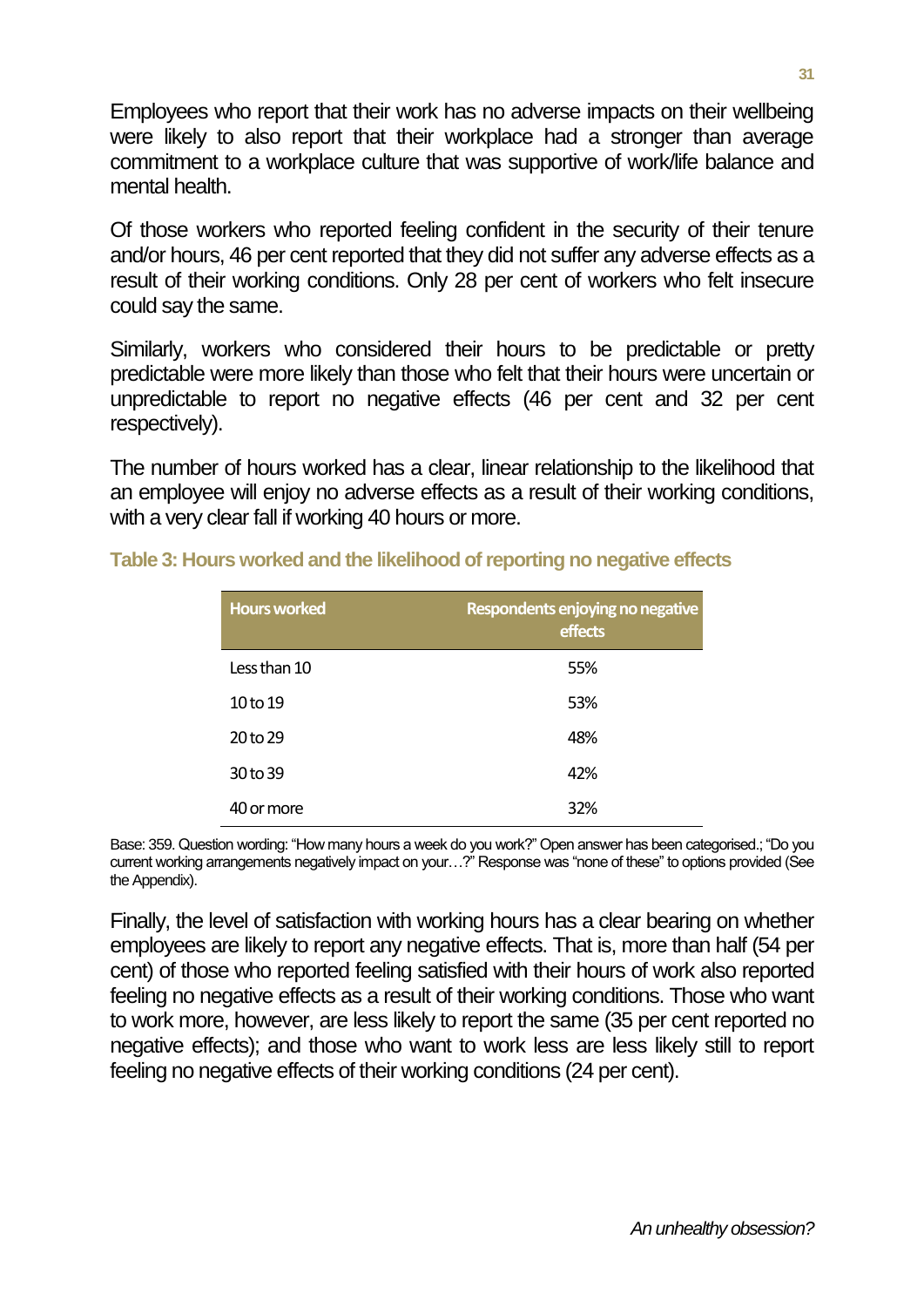# <span id="page-35-0"></span>**Conclusion**

More than 3.2 million Australians report that their working conditions are a cause of stress and anxiety, 2.9 million have experienced a loss of sleep as a result of their working arrangements and 2.2 million Australians report that their work has an adverse impact on their personal relationships.

Not only do Australians work among the longest hours in the developed world but their work patterns are highly unpredictable. In fact around one in five employees have little idea what time they will finish work each day as they head out to work in the morning.

Long and unpredictable work hours are having a significant adverse impact on the physical and mental health of Australians as well as on the health of their personal relationships. While the financial cost of lost output and health expenditures associated with these effects has been estimated in the billions of dollars per year, the personal and psychological costs, while impossible to measure, should not be ignored.

The data reported above make it clear that respondents who are the most dissatisfied with the length and predictability of their work hours are the most likely to report adverse impacts on their wellbeing. The same is true for workers who are dissatisfied with their job security and their workplace culture.

On a positive note, 42 per cent of respondents, representing more than five million employees, reported that they experienced no negative effects as a result of their current working conditions.

Interestingly, while the level of income and permanency of employment do not appear to greatly influence the probability of employees being content with their working conditions, perceptions of the security and predictability of work, and satisfaction with hours of work were strongly linked to the absence of ill effects.

Just as employees, employers and governments share the benefits of reducing the harm caused by inappropriate working arrangements and poor workplace culture, so too is the responsibility for addressing these problems evenly shared across all of these groups. While there is no 'silver bullet' solution, the evidence collected above suggests that:

Employees should make a greater effort to discuss their work/life preferences and expectations with their family, colleagues and manager.

Employers should make a greater effort to act on the feedback they receive from their staff in order to increase staff satisfaction, reduce staff turnover and reduce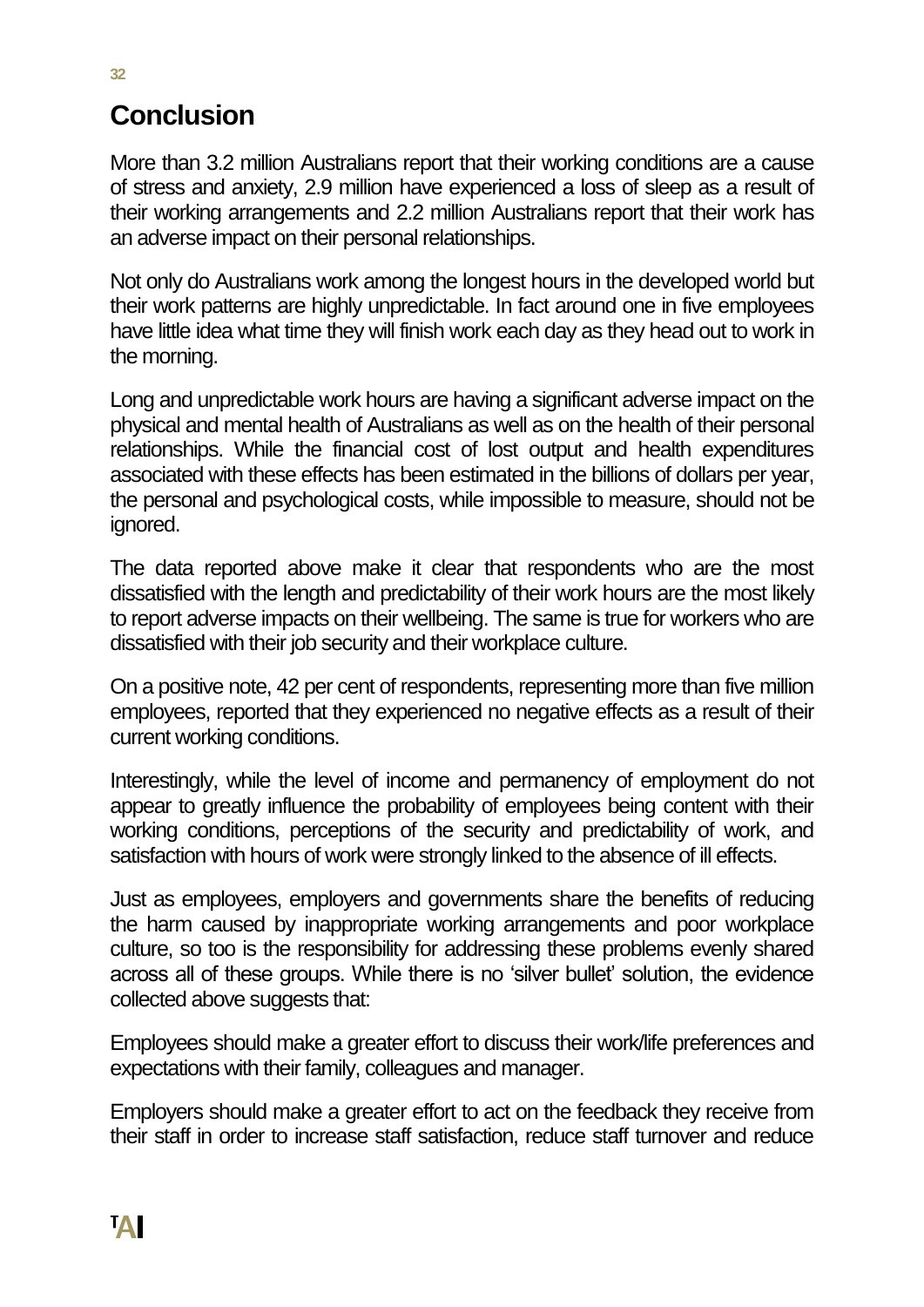the costs of absenteeism arising from the poor physical and mental health outcomes associated with poor workplace culture.

Small business performs well with regard to listening, and responding, to concerns raised by employees. Those working for medium sized businesses report the worst outcomes in this regard suggesting that medium sized businesses could be too large to deal with the issues of each individual yet too small to offer a broad range of options for staff seeking flexibility.

Unions and web based resources play an important role in providing support to individuals but there is substantial scope to draw more heavily on these resources.

Governments should help to shift the public debate away from the belief that 'flexibility' implies a willingness to remove the boundaries between work and life.

Given the strength of the link between satisfaction with working conditions and wellbeing governments should seek to ensure that employees are much better informed about the workplace culture and practice of potential employers. This could be achieved by requiring all organisations that employ more than 100 staff to publish the results of an externally conducted, and nationally consistent, survey of employee satisfaction. The collection and publication of such data would provide significant benefits to both potential employees seeking a new job and existing employers who provide a healthy workplace culture.

Flexibility means to bend without breaking. In turn, a flexible workplace should involve choice on both sides of any negotiation over workplace conditions. Genuine flexibility can be of substantial benefit to both employers and employees, but this is only the case when employer and employee expectations are aligned and when employees feel sufficiently secure to be clear about their preferences.

Such alignment in expectations will always need to be underpinned by a legal framework, but that said the results reported above suggest that a culture of listening and responding to both requests for flexibility and requests for support from employees make a significant contribution to physical health, mental health and productivity in the workplace.

While the results do not suggest that there is one solution for workplace stress and anxiety, they do suggest that some things are typically found among workers experiencing those problems. The greater the disconnect between desired and actual hours of work the greater the reported incidence of stress and anxiety. The same is true for the link between perceived job security and mental health.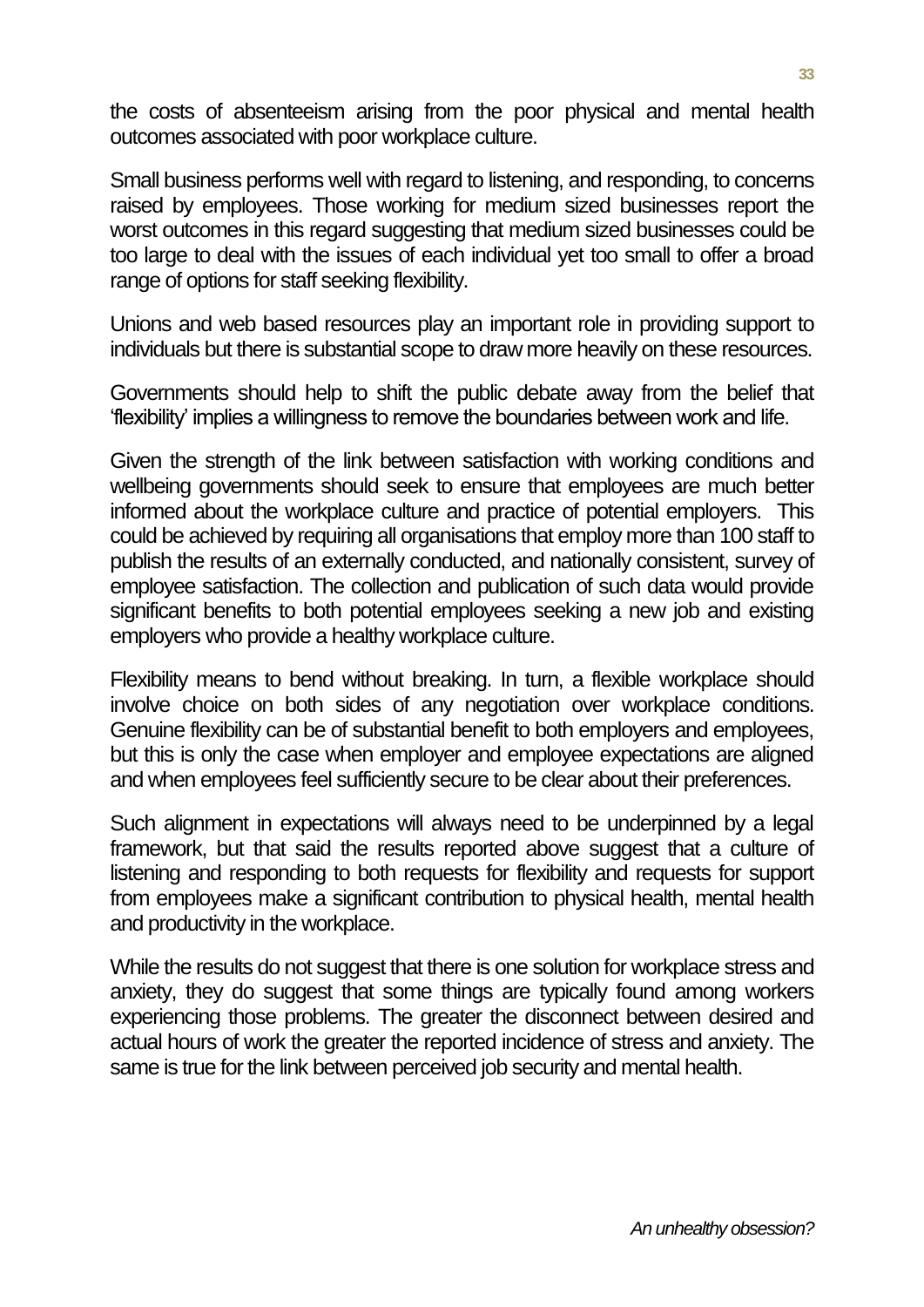# <span id="page-37-0"></span>**Appendix**

Q 1 When you go to work each day do you….?

- Know exactly what time you will finish work (plus or minus 5 mins)
- Have a pretty good idea what time you will finish work (plus or minus half an hour
- Not have a very good idea about what time you will finish (30-60 mins)
- Have very little idea what time you will finish (more than 1 hour)

Q 2 Thinking about how many hours you are likely to work next week do you:

- Know exactly how many hours you will work
- Have a pretty good idea how many hours you will work
- Have a vague idea how many hours I will work
- Have very little idea how many hours you will work, it depends on my manager
- Have very little idea how many hours you will work, it depends on how much work there is

Q 3 How many hours a week do you work?

Q.4 Would you like to work….?

- more hours;
- less hours;
- my hours are about right

Q.6 All up, how would you describe the predictability of your hours of work?

- Almost certain
- Pretty predictable
- A bit uncertain
- Very uncertain
- Unpredictable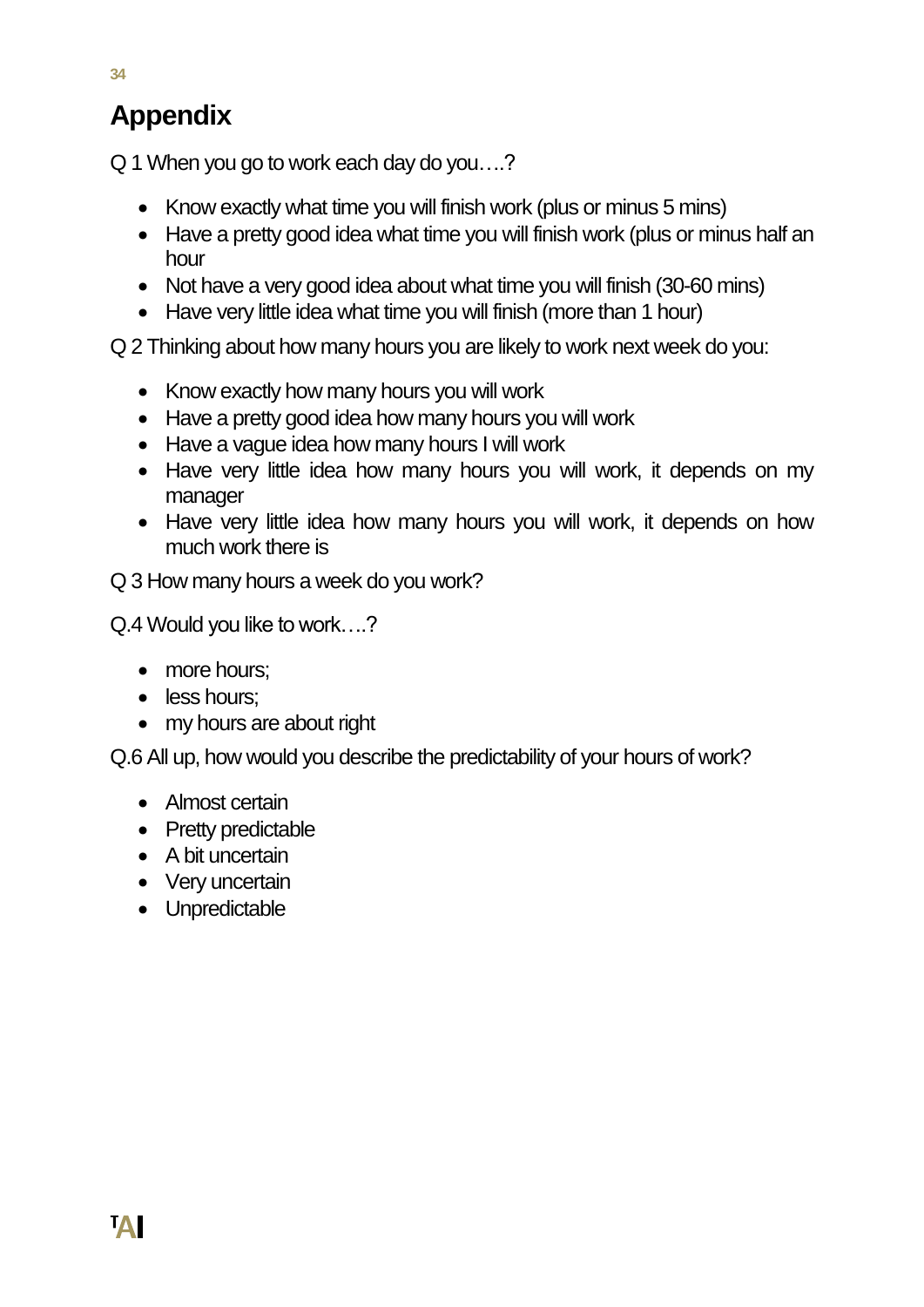Q. 7 Which of the following have a significant impact on your hours of work?

- The roster
- My preferences
- Availability of work
- My manager's work patterns
- The culture of my organisation
- My family commitments
- My access to transport
- Other
- Nothing does

Q. 8 If you wanted to take a few days off next month would your manager…?

- Almost certainly agree
- Probably agree
- Probably wouldn't agree
- Almost certainly not agree
- No idea you can never tell

#### *Job security*

Q. 9 What type of employment do you have?

- Ongoing
- Fixed term
- Casual or contractor

Q.10 How would you describe the security of your tenure or job?

- I have ongoing and secure work
- I am on a fixed term contract and I know when it ends
- I am employed as a casual or contractor but I am pretty confident that I will have as much work as I would like in the coming months
- I am employed as a casual or contractor and I am not very confident that I will have as much work as I would like in the coming months
- I don't know the basis on which I am employed but I am pretty confident that I will have as much work as I would like in the coming months
- I don't know the basis on which I am employed and I am not very confident that I will have as much work as I would like in the coming months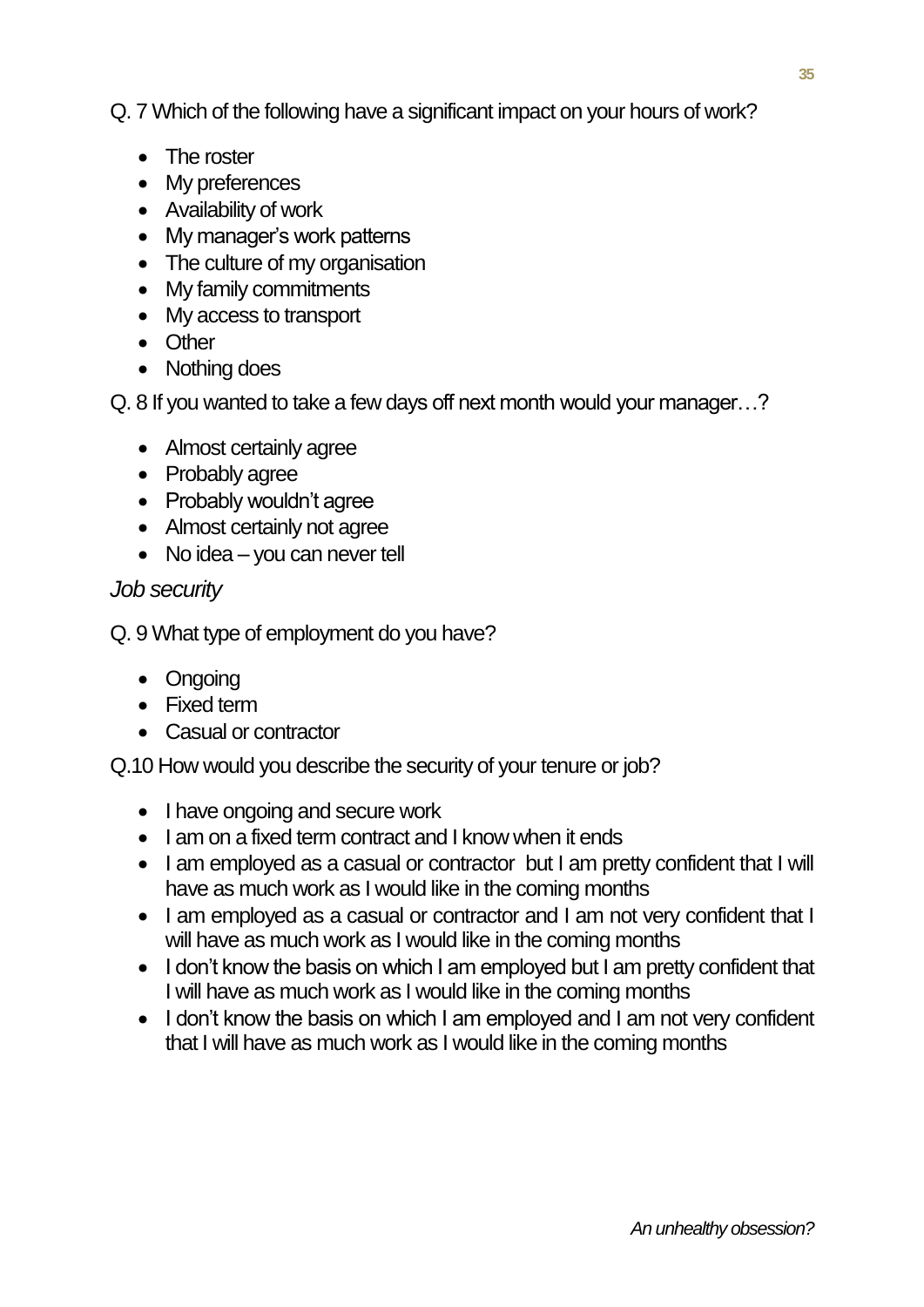**36**

Q.11 Last year, did you take all of the annual leave to which you were entitled?

- Yes
- $\bullet$  No

Q.12 The main reason I didn't take all of my leave last year was

- I couldn't get time off that suited me
- My boss wouldn't let me
- I was saving my leave up to use later
- It didn't suit my plans
- Other

Q.13 Have you been trying to move from casual or fixed term contract to a permanent employee? If so, for how long have you been trying?

- Less than 3 months
- 3-6 months
- 6-12 months
- More than 1 year
- No I have not been trying to move from casual or contract to permanent.

Q.14 In the past have you ever been worried that you might lose your job, lose your contract or have your hours cut substantially?

- Yes
- $\bullet$  No

Q.15 If you were worried about losing your job who would you turn to for advice and support? (Select all that apply)

- Family
- Friends
- Manager
- Colleagues
- Unions
- Counsellor
- **•** Centrelink
- Websites
- Other
- Would not look for support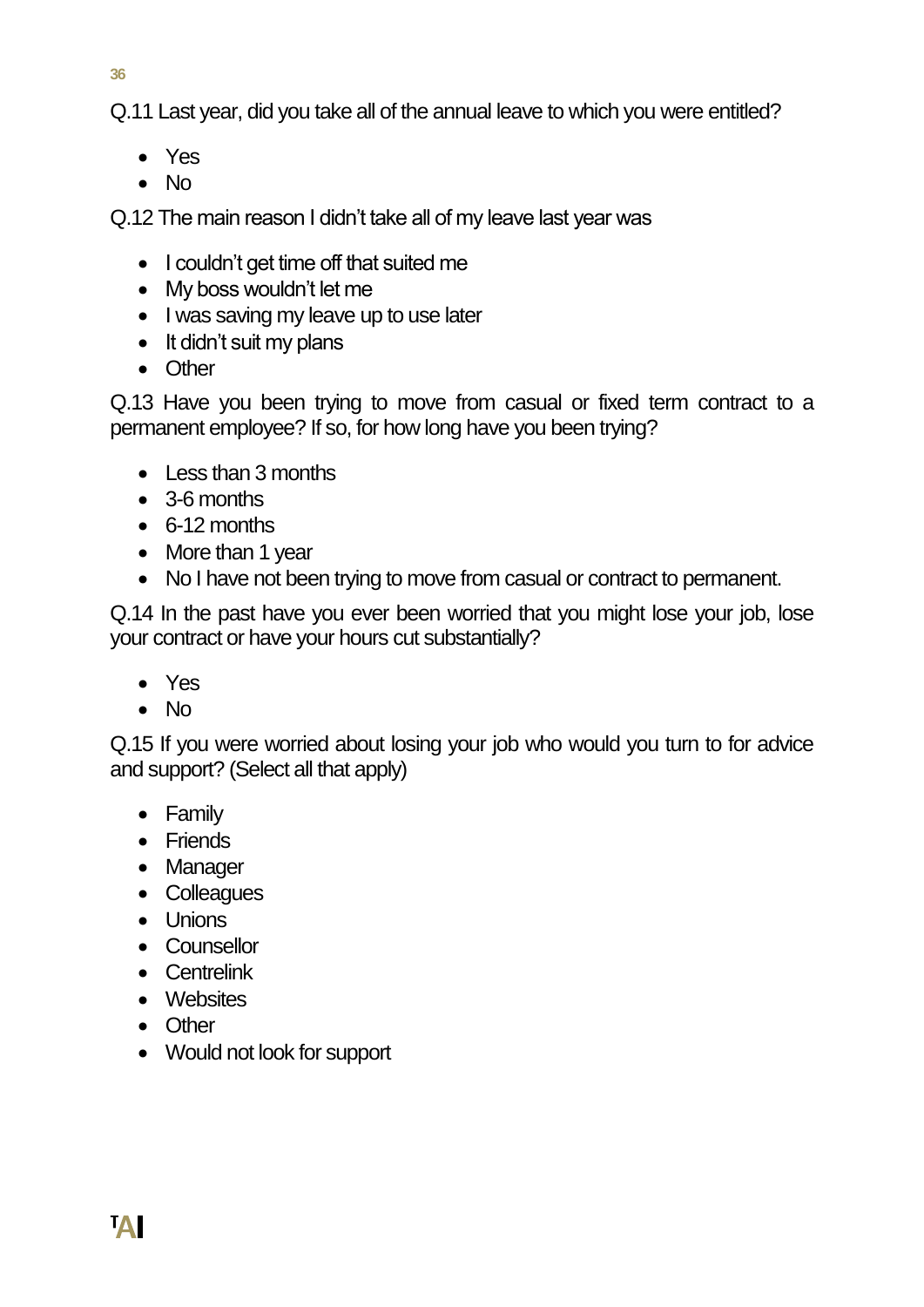Q.16 Do your current working arrangements negatively impact on your: (please select all that apply)

- physical health
- stress or anxiety levels
- mood most of the day
- ability to enjoy daily activities
- sleep
- ability to concentrate
- mental wellbeing
- family commitments
- relationships with friends/partner
- housing security
- financial security
- productivity at work
- career progression and opportunities
- ability to attend work
- ability to secure a home or car loan
- ability to secure a rental property
- alcohol or other drug use
- ability to participate in regular events (e.g. team sport, dance classes, book groups)
- none of these

#### *Management/employer support*

Q.17 How comfortable would you be discussing the following with your manager? (Very uncomfortable, uncomfortable, comfortable, very comfortable)

- Your working hours
- Your job security
- Mental health problems related to you
- Mental health problems related to a colleague
- Clarity of your work role
- Bullying in the workplace
- Discrimination in the workplace
- Work life balance
- Providing feedback to your manager

Q.18 How do you rate the skills of your manager to hold conversations about the following? (Very poor, poor, fair, good, very good)

- difficult or sensitive workplace issues
- mental health problems in the workplace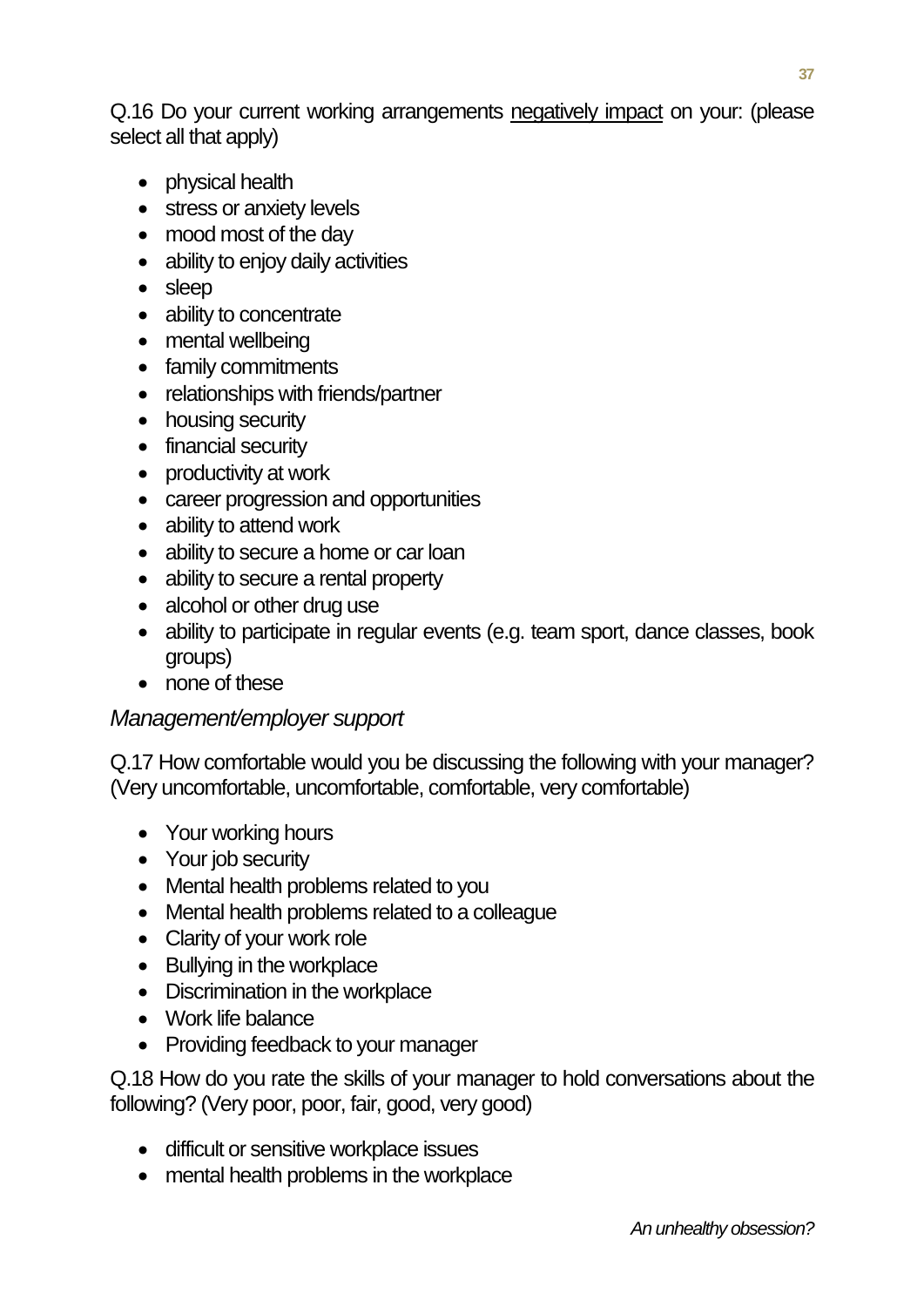Q.19 How would you rate your employer in regards to the following? (Very poor, poor, fair, good, very good)

- Workplace culture
- Leadership
- Work/life balance
- Commitment to mental health in your workplace
- Consulting with employees in decision making
- Training and professional development for employees
- Fairness in the workplace (e.g. in terms of workload, salary or promotion)
- Promoting collaborative working relationships
- Recognition of staff
- Addressing bullying in the workplace
- Addressing discrimination in the workplace

Q.20 If you wanted to work more predictable hours of work do you think that:

- My manager would be agreeable
- My manager would be reluctant
- In my job it's just assumed that we can be flexible
- I don't know. I'd be afraid to ask
- Not applicable, I'm happy with my current arrangements.

Q.21 If childcare was more affordable my partner or I would probably work more hours?

Q.22 If childcare was more available my partner or I would probably work more hours?

Q.23 If I could get after school hours care for my children my partner or I would probably work more hours?

**38**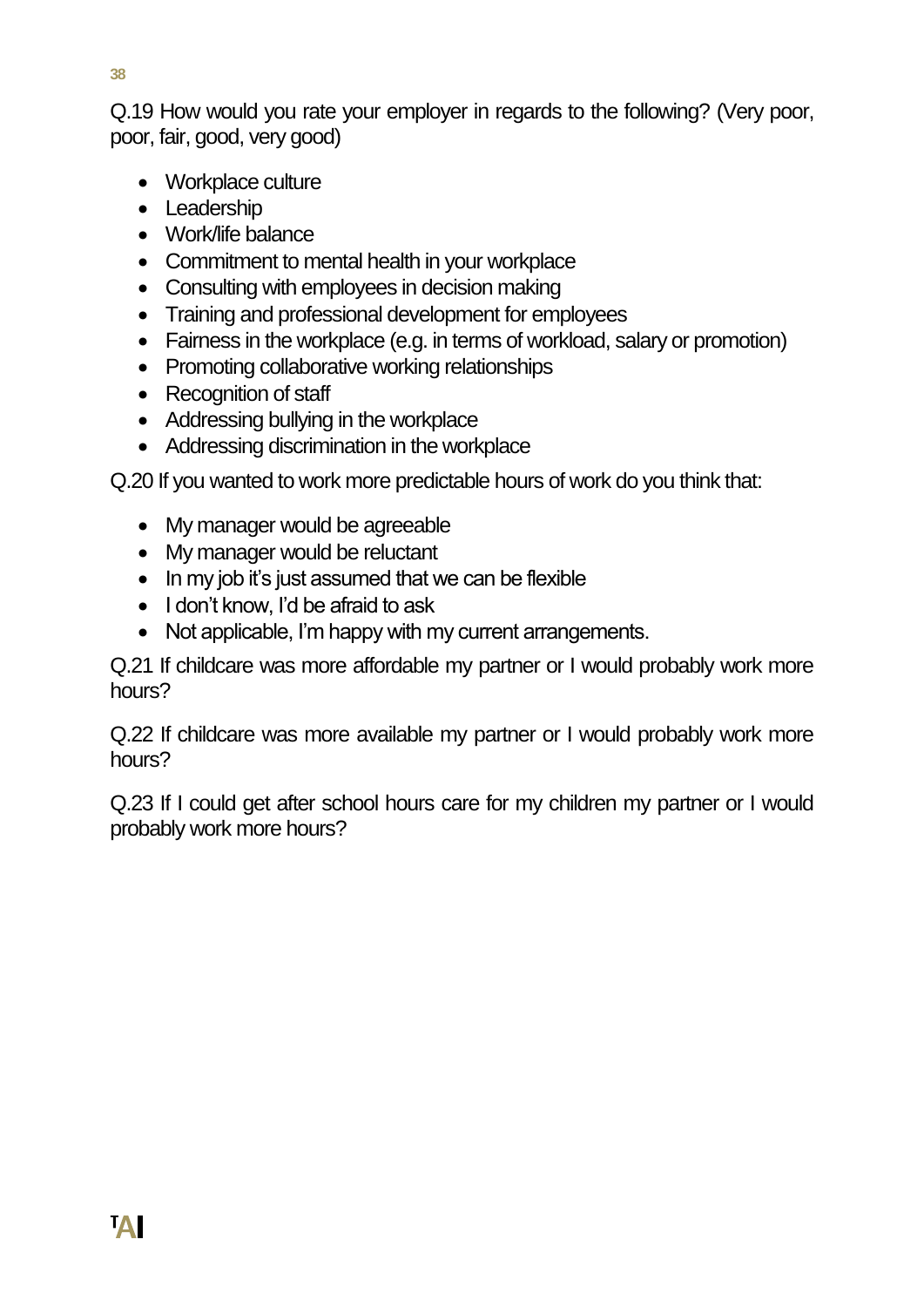### <span id="page-42-0"></span>**References**

Australian Bureau of Statistics (2012). *Labour force, Australia, Sep 2012*, Cat. No. 6202.0, Australian Bureau of Statistics, Canberra.

Begg, S., Vos, T., Barker, B., Stevenson, C., Stanley, L. & Lopez, A. (2007). 'The burden of disease and injury in Australia 2003'. AIHW, Canberra

beyondblue (2011). *Insecure Work in Australia*, Submission to the Howe Inquiry into Insecure Work, December, Hawthorn West.

Butterworth, P., Leach, L.S., Strazdins, L., Olesen, S.C., Rodgers, B. & Broom, D.H. (2011). 'The psychosocial quality of work determines whether employment has benefits for mental health: results from a longitudinal national household panel survey'. *Occupational and Environmental Medicine*, vol. 68, no. 11, pp. 806-812

Colagiuri, S., Lee, C. M. Y., Colagiuri, R., Magliano, D., Shaw, J.E., Zimmet, P. Z., & Caterson, I. D. (2010) 'The cost of overweight and obesity in Australia', *Medical Journal of Australia*, vol. 192, no. 5, pp. 260-264.

Cox, L. (2010). 'Working 10 Hour Days Hurts Your Heart'*, ABC News*, May 11, viewed 12 November 2012 <http://abcnews.go.com/Health/HeartHealth/working-overtime-hurtsheart/story?id=10614406>

Fear, J. (2011). *Polluted time: Blurring the boundaries between work and life*, The Australia Institute, Policy Brief No. 32, Canberra.

Fear, J., Rogers, S. & Denniss, R. (2010). *Long time, no see: The impact of time poverty on Australian workers*, The Australia Institute, Policy Brief No. 20, Canberra.

Fear, J. (2009). *Something for Nothing: Unpaid overtime in Australia*, The Australia Institute, Policy Brief No. 7, Canberra.

LaMontagne, A.D., Sanderson, K. & Cocker, F. (2010). 'Estimating the economic benefits of eliminating job strain as a risk factor for depression'. Victorian Health Promotion Foundation (VicHealth), Carlton.

Medibank Health Solutions (2010). 'Obesity in Australia: financial impacts and cost benefits of intervention'. Medibank, viewed 12 November 2012 <http://www.medibank.com.au/Client/Documents/Pdfs/Obesity\_Report \_2010.pdf>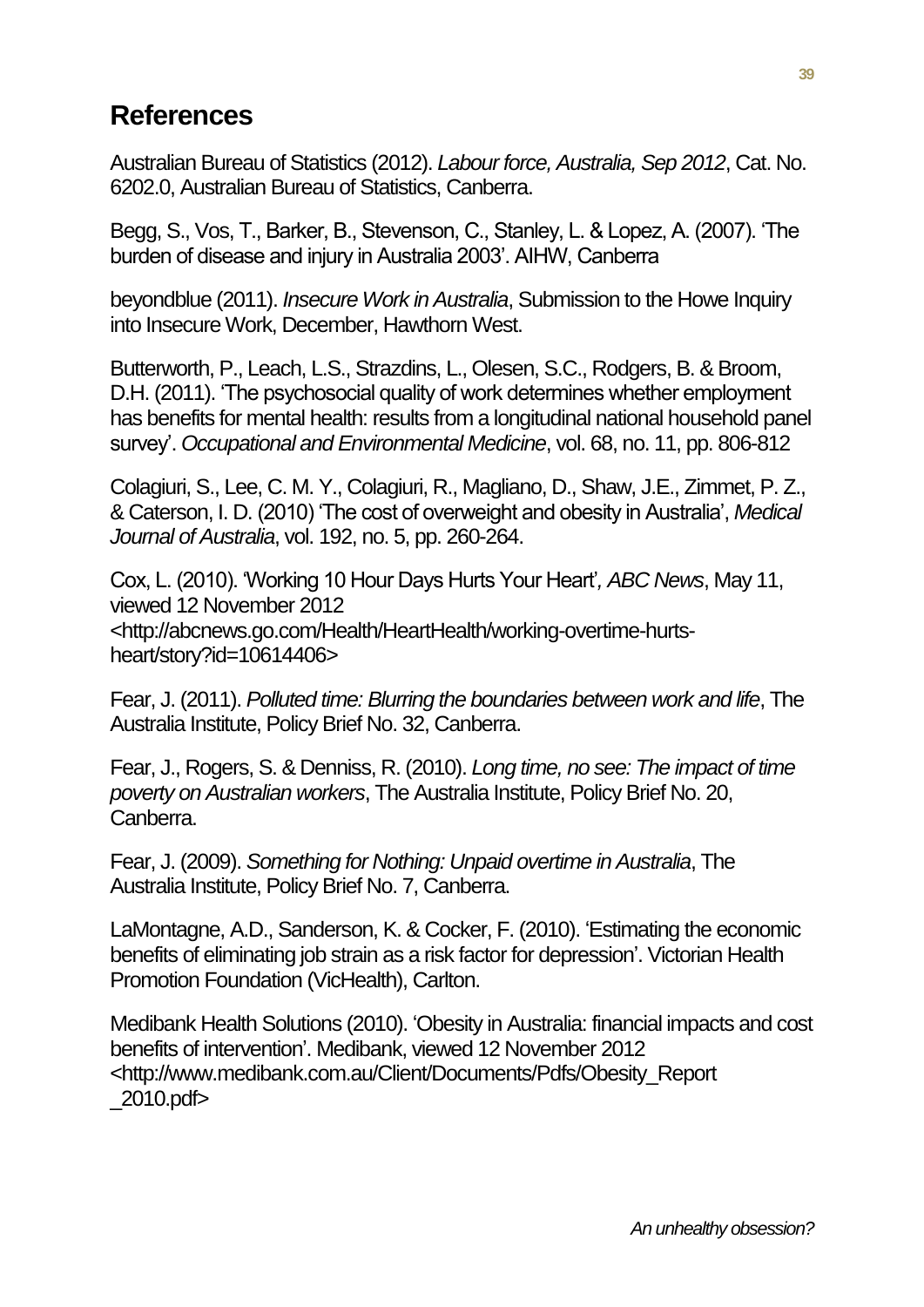**40**

Muller, R., Carter, A. & Williamson, A. (2008). 'Epidemiological Diagnosis of Occupational Fatigue in a Fly-In–Fly-Out Operation of the Mineral Industry', *The Annals of Occupational Hygiene*, vol. 52, no. 1, pp. 63-72

OECD (2011). OECD.StatExtracts. (webpage). *Labour Force Statistics – average usual weekly hours worked on the main job.* Retrieved 12 November 2012 <http://stats.oecd.org/Index.aspx?DatasetCode=AVE\_HRS>

Perlow, L. (1998). 'Boundary control: The social ordering of work and family in a high-tech corporation'. *Administrative Science Quarterly*, vol. 43, pp. 328-357

Pocock, B. (2003). *The work/life collision: What work is doing to Australians and what to do about it*, Federation Press, Sydney.

Pocock, B., Skinner, N. & Williams, P. (2012). *Time Bomb. Work rest and play in Australia today,* New South Publishing, Sydney.

Quinlan, M. (2005). 'Organisational restructuring/downsizing, OHS regulation and worker health and wellbeing'. *National Research Centre for OHS Regulation*, Working Paper 52

Schor, J. (1992). *The overworked American: The unexpected decline of leisure*, Basic Books, New York.

Wilkinson, R., Marmot, M. (2003). 'Social determinants of health: the solid facts, 2nd edition'. World Health Organisation Europe, Copenhagen, viewed 12 November 2012 <http://www.euro.who.int/\_\_data/assets/pdf\_file/0005/98438/e81384.pdf>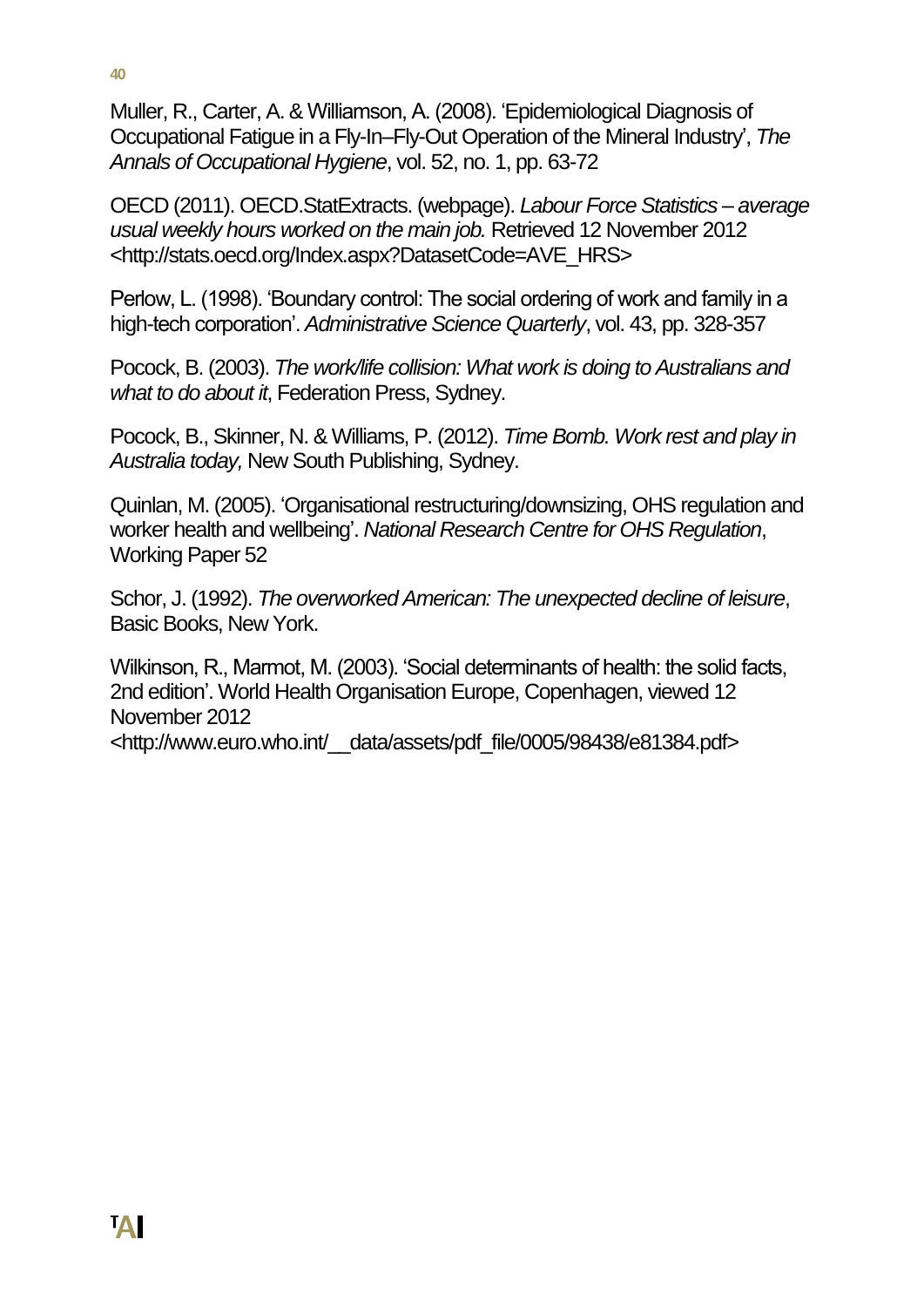# **The Australia Institute**

Research that matters

#### **About TAI**

The Australia Institute is the country's most influential progressive think tank. Based in Canberra, it conducts research on a broad range of economic, social and environmental issues in order to inform public debate and bring greater accountability to the democratic process.

The Institute is funded by memberships, donations from philanthropic trusts and individuals, and commissioned research. With no formal political or commercial ties, the Institute is in a position to maintain its independence while advancing a vision for a fair and progressive Australia.

#### **Our philosophy**

With new dilemmas confronting our society and our planet, a better balance is urgently needed. Unprecedented levels of consumption co-exist with extreme poverty. Technology has connected humanity as never before, yet civic engagement is declining. Environmental neglect continues despite heightened ecological awareness. If genuine progress is to be achieved, conscience, equity and concern for the future must be the guiding principles of our democracy. Socially just, environmentally responsible and economically viable solutions are possible but only if insightful questions are combined with excellent research.

#### **Who is The Australia Institute?**

The Australia Institute's board represents a range of views and priorities, and its staff includes policy experts from fields as diverse as economics, public health and law. What unites us is a belief that, through a combination of research and creativity, we can develop the new ideas and practical policy solutions that a progressive Australia needs.

#### **Support the work of The Australia Institute**

With your support we will be able to expand our influential program of research that matters.

You can offer your support via the website www.tai.org.au or by contacting our office on 02 6206 8700.